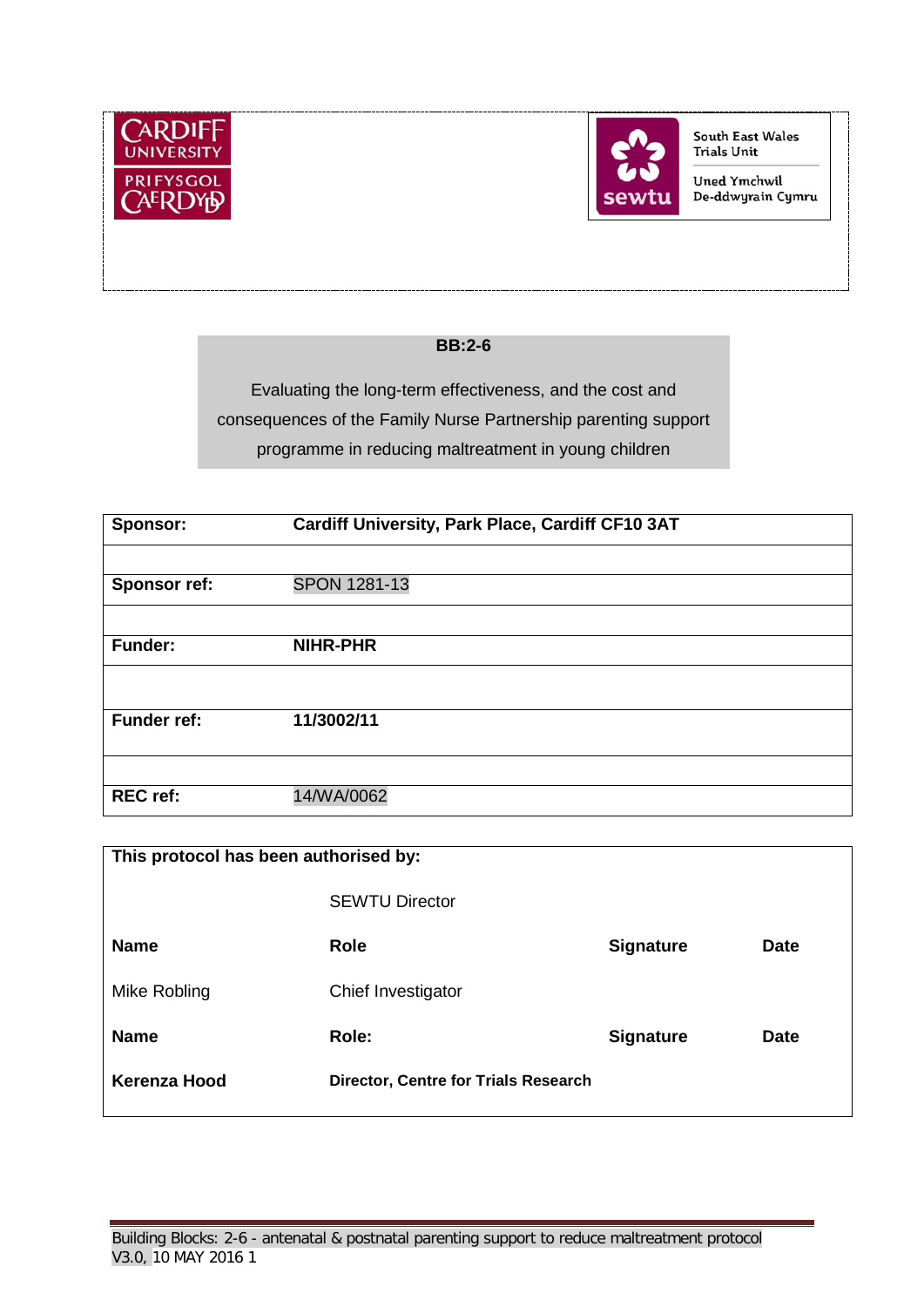**General Information** This protocol describes the study: 'Evaluating the long-term effectiveness, and the cost and consequences of the Family Nurse Partnership parenting support programme in reducing maltreatment in young children' (short title: Building Blocks: 2-6 - antenatal & postnatal parenting support to reduce maltreatment). Every care has been taken in drafting this protocol; however, corrections or amendments may be necessary. These will be circulated to the known Investigators in the study. Problems relating to the study should be referred, in the first instance, to SEWTU.

**Compliance** This study will adhere to the conditions and principles outlined in the EU Directive 2001/20/EC, EU Directive 2005/28/EC and the ICH Harmonised Tripartite Guideline for Good Clinical Practice (CPMP/ICH/135/95). It will be conducted in compliance with the protocol, the Research Governance Framework for Health and Social Care (Welsh Assembly Government November 2001 and Department of Health 2nd July 2005), the Data Protection Act 1998, and other regulatory requirements as appropriate.

**Funding** The study is funded by the NIHR-Public Health Research Programme.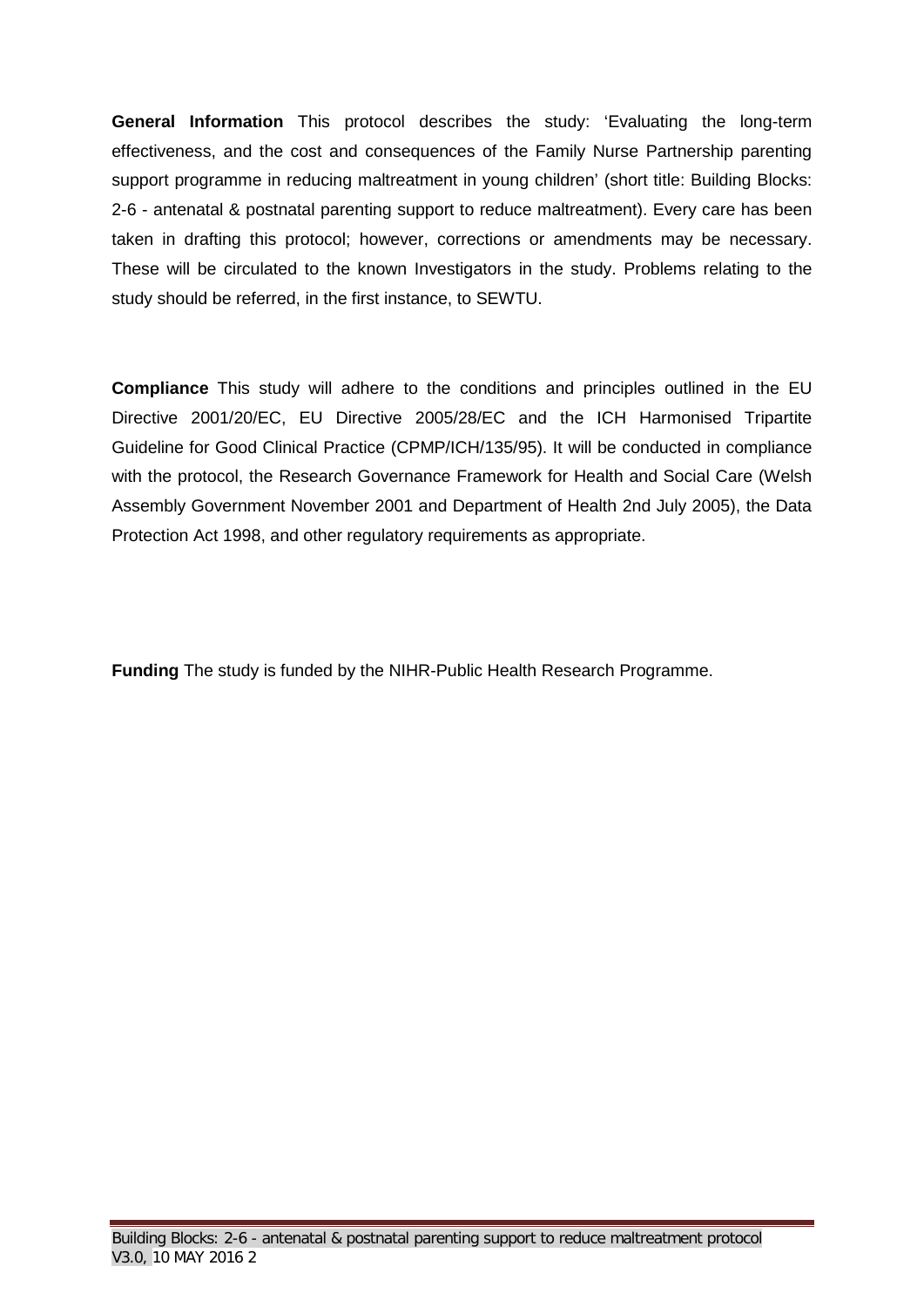#### **Contact details – Chief Investigator**

#### CHIEF INVESTIGATOR

Title and name: Dr Michael Robling Position: Reader, and Co-Director, South East trials Unit (SEWTU) Floor 7, Neuadd Meirionnydd, Heath Park, **Cardiff** CF14 4YS

Tel : 029 2068 7177 Fax : E-mail : roblingmr@cardiff.ac.uk

**CO-INVESTIGATOR(S)** Job Title: Trial Manager Job title: Senior Statistician South East Wales Trials Unit School of Medicine Cardiff University 7th Floor Neuadd Meirionnydd Heath Park Cardiff CF14 4YS Tel : 029 2068 7601 Tel : 029 2068 7248 Fax : Fax : E-mail : owen-jonesce@cardiff.ac.uk E-mail : canningsrl@cardiff.ac.uk

Position Associate Professor of Health **Position Associate Professor of Fleature Position Health Economist**<br>Informatics Swansea University **National Exercise System** University of South Wales College of Medicine Swansea SA2 8PP Tel : 01792 602764 Tel : 01443 483827 Fax : Fax : E-mail : k.h.jones@swansea.ac.uk E-mail : david.cohen@southwales.ac.uk

Title and name Professor Joyce Kenkre Title and name Dr S Channon **Position Position Position Position Research Fellow** University of South Wales Child Clinical Psychology Department,

Glyntaff Campus Pontypridd, South Wales CF37 4BL Tel :01443483170 Tel : 02920 870582 Fax : Fax : E-mail : jkenkre@glam.ac.uk E-mail : sue@channons.me.uk

Title and name Dr Rebecca Cannings-John South East Wales Trials Unit School of Medicine Cardiff University 7th Floor Neuadd Meirionnydd Heath Park Cardiff<br>CF14 4YS

Title and name Dr Kerina Jones Title and name Professor David Cohen

SAIL and CIPHER **Faculty of Life Sciences and Education** Glyntaff Campus Pontypridd, South Wales CF37 1DL

Children's Centre, Faculty of Life Sciences and Education 11th Floor, Tower Building, Park Place, **Cardiff** CF10 3AT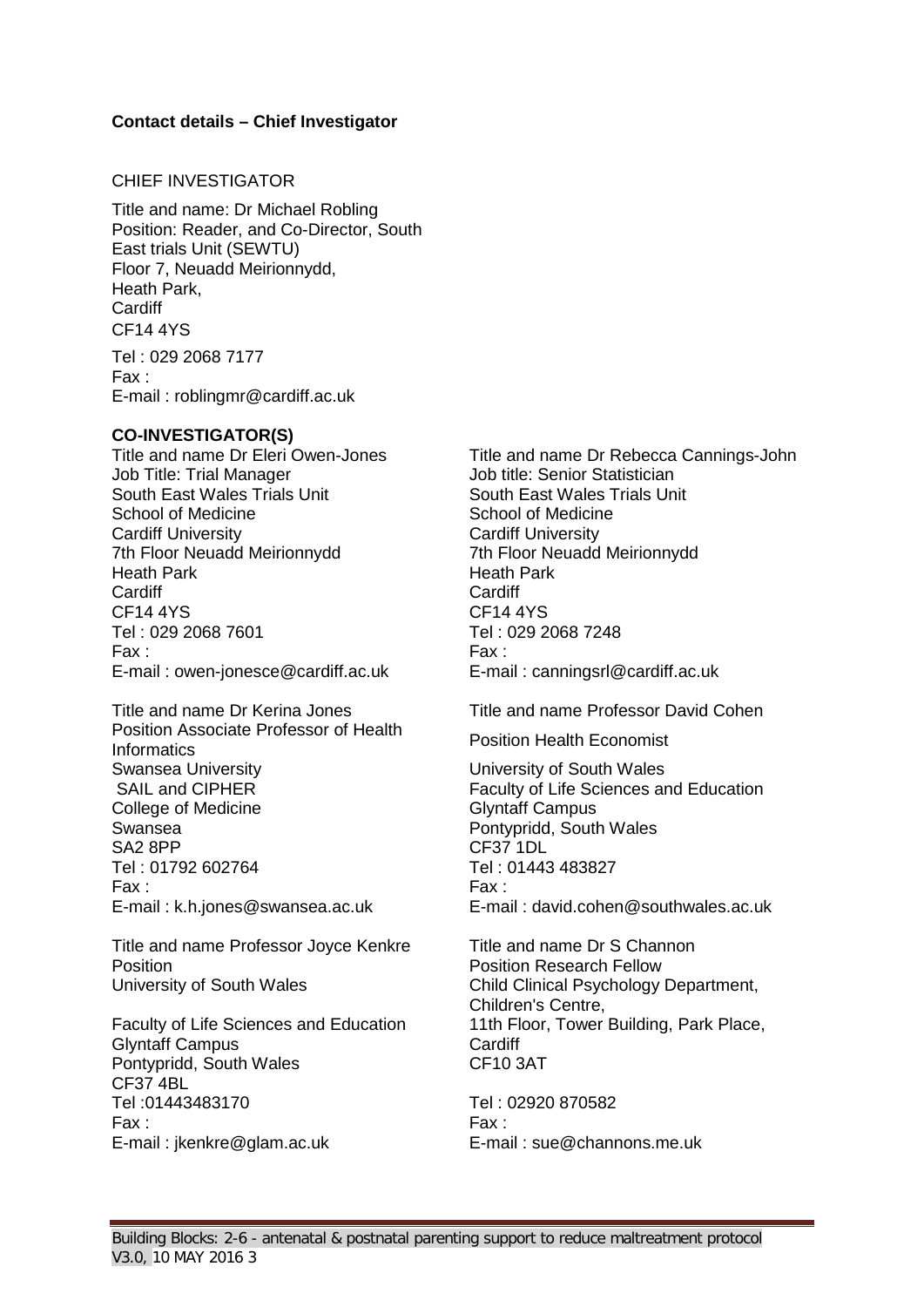Title and name Mr G Watson<br>
Position Head of Information Management<br>
Position Research Associate Position Head of Information Management Cardiff University South East Wales Trials Unit Heath Hospital **Cardiff** CF4 4YS Tel :029 20687107 Tel : 029 20687107 Fax : Fax : E-mail : watsonGL@cf.ac.uk E-mail : mcewan@cf.ac.uk

Title and name Dr J Segrott Title and name Dr S Holland Position Research Fellow **Position Reader** Cardiff University **DECIPHer** Room 2.04, 13 Museum Place CF10 3BD Tel :029 20875184 Tel : 029 208 76910 Fax : Fax : E-mail : SegrottJ@Cardiff.ac.uk E-mail : [HollandS1@cf.ac.uk](mailto:HollandS1@cf.ac.uk)

Title and name Professor K Hood Title and name Dr J Sanders Position Co director of South East Wales Trials Unit Cardiff University Cardiff & Vale NHS Trust South East Wales Trials Unit **Heath Park** 

Heath Hospital **Cardiff** CF14 4YS Tel : 029 2068 7163 Email : hoodk1@cardiff.ac.uk Cardiff University South East Wales Trials Unit Heath Hospital **Cardiff** CF4 4YS

Cardiff University 2.37 Glamorgan Building Cardiff University CF10 3WA

Position Consultant midwife & senior research fellow Cardiff CF14 4XN

Tel : 02920 870582 Email : [Julia.Sanders@CardiffandVale.wales.nhs.uk](mailto:Julia.Sanders@CardiffandVale.wales.nhs.uk)

Cardiff University School of Medicine Heath Hospital **Cardiff** CF4 4YS Tel : 029 2074 4446 **Tel : 029 2074 4446** Tel : 029 2074 4446 Fax : Fax : E-mail : Kempam@cardiff.ac.uk E-mail : butlercc@cardiff.ac.uk

Title and name Professor A Kemp<br>
Position Reader in Child Health<br>
Position Professor of Primary Care Medicine Position Professor of Primary Care Medicine Cardiff University Primary Care & Public Health Heath Hospital **Cardiff** CF4 4YS<br>Tel: 029 2068 7168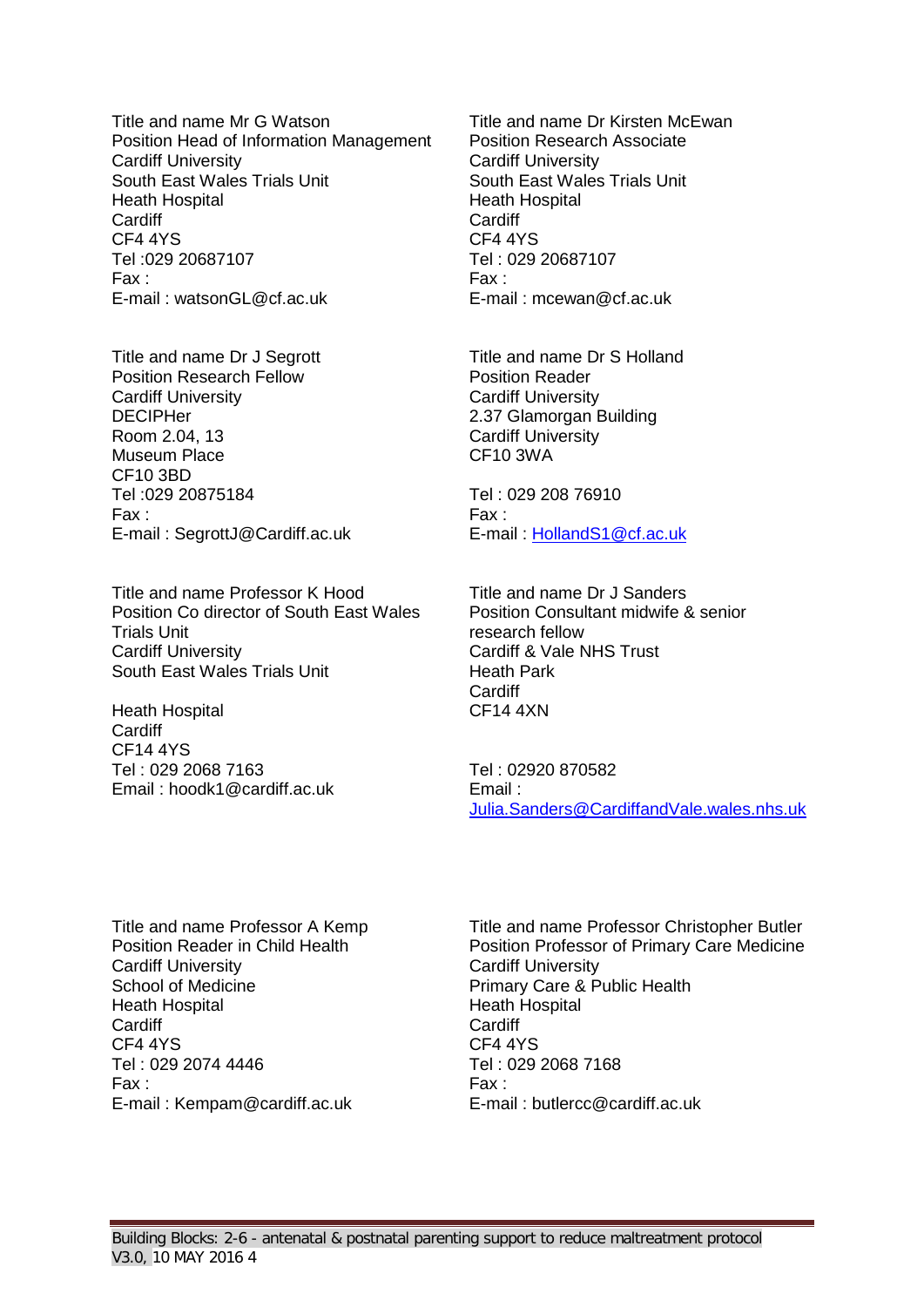#### **Contact Details – Trial/Study Team:**

#### Mr Rhys Thomas

South East Wales Trials Unit School of Medicine Cardiff University Heath Park **Cardiff** CF14 4YS Email: thomasr95@cf.ac.uk

Fiona Lugg Dr Rebecca Cannings-John South East Wales Trials Unit School of Medicine Cardiff University Heath Park **Cardiff** CF14 4YS CF14 4YS Fax : Fax :

Ms Gwen Moody Mr Rhys Thomas South East Wales Trials Unit School of Medicine Cardiff University Heath Park Cardiff<br>CF14 4YS Tel : 02920687604 Tel : 02920687511 Fax : Fax :

#### **STUDY MANAGER STUDY STATISTICIAN**

South East Wales Trials Unit School of Medicine Cardiff University Heath Park **Cardiff** Tel: 029 2068 7248 E-mail : LuggFV@cardiff.ac.uk E-mail : canningsrl@cardiff.ac.uk

#### **DATA MANAGER STUDY ADMINISTRATOR**

South East Wales Trials Unit School of Medicine Cardiff University Heath Park Cardiff CF14 4YS E-mail: moodyg@cf.ac.uk E-mail: thomasr95@cf.ac.uk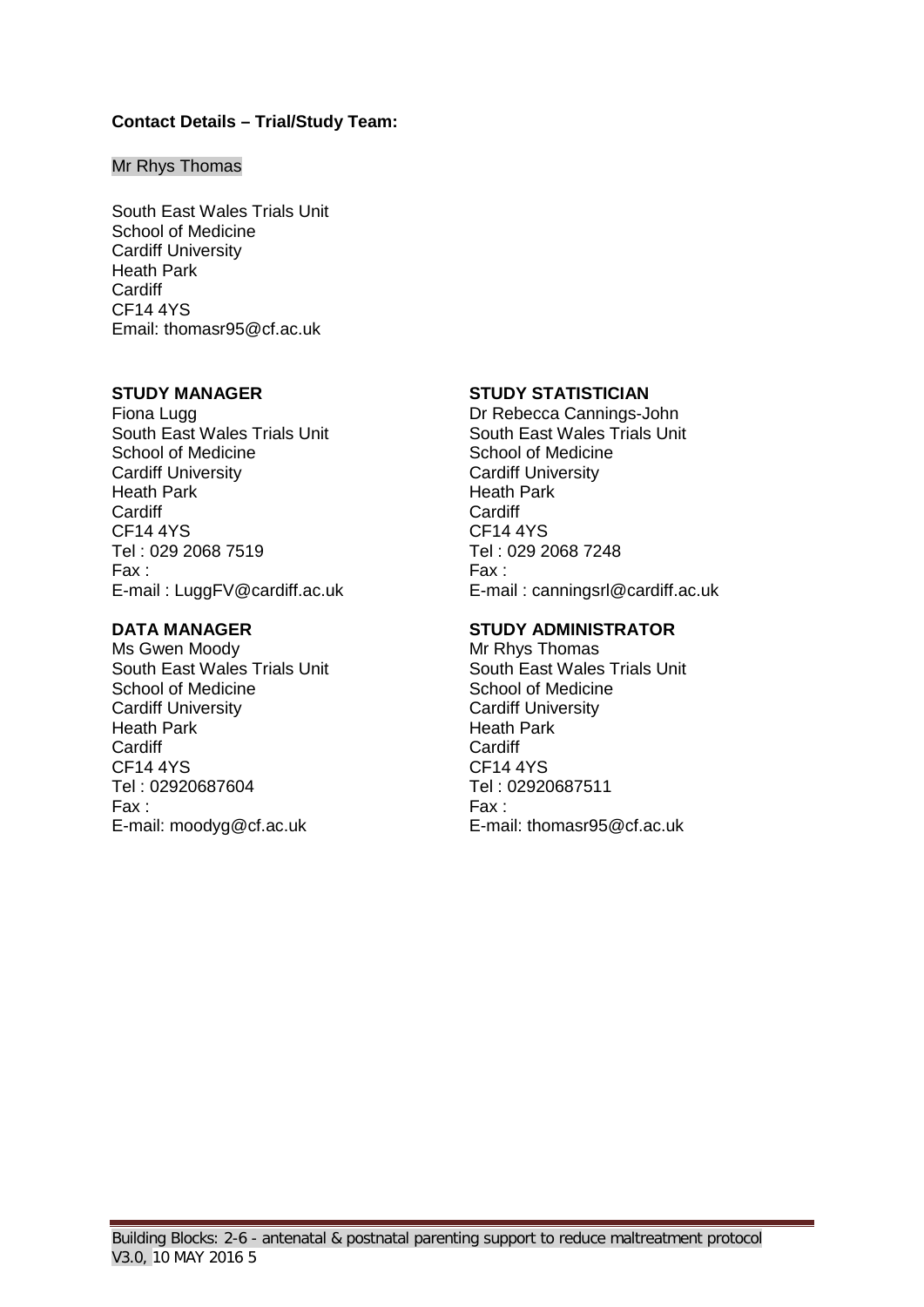# **Table of Contents**

|              | [To update table of contents (TOC), hover cursor over the top left hand corner until<br>the whole TOC highlights. Press the 'F9' button. Choose 'update entire table'.] |  |
|--------------|-------------------------------------------------------------------------------------------------------------------------------------------------------------------------|--|
| 1            |                                                                                                                                                                         |  |
| 2            |                                                                                                                                                                         |  |
|              |                                                                                                                                                                         |  |
| 4<br>4.1     |                                                                                                                                                                         |  |
| 4.2          |                                                                                                                                                                         |  |
|              |                                                                                                                                                                         |  |
| 4<br>4.1     |                                                                                                                                                                         |  |
|              |                                                                                                                                                                         |  |
| 5<br>5.1     |                                                                                                                                                                         |  |
| 5.2          |                                                                                                                                                                         |  |
|              |                                                                                                                                                                         |  |
| 6            |                                                                                                                                                                         |  |
| 7            |                                                                                                                                                                         |  |
| 8            |                                                                                                                                                                         |  |
| 8.1          |                                                                                                                                                                         |  |
| 8.2          |                                                                                                                                                                         |  |
| 9            |                                                                                                                                                                         |  |
| 9.1          |                                                                                                                                                                         |  |
| 9.2          |                                                                                                                                                                         |  |
| 10           |                                                                                                                                                                         |  |
| 10.1         |                                                                                                                                                                         |  |
| 10.2         |                                                                                                                                                                         |  |
| 10.3         |                                                                                                                                                                         |  |
| 10.4         |                                                                                                                                                                         |  |
| 10.5         |                                                                                                                                                                         |  |
| 11           |                                                                                                                                                                         |  |
| 12           |                                                                                                                                                                         |  |
| 13           |                                                                                                                                                                         |  |
| 14           |                                                                                                                                                                         |  |
| 14.1         |                                                                                                                                                                         |  |
| 14.2         |                                                                                                                                                                         |  |
| 15           |                                                                                                                                                                         |  |
| 15.1         |                                                                                                                                                                         |  |
| 15.2         |                                                                                                                                                                         |  |
| 16           |                                                                                                                                                                         |  |
| 16.1         |                                                                                                                                                                         |  |
| 16.1.1       |                                                                                                                                                                         |  |
| 16.2         |                                                                                                                                                                         |  |
| 16.3         |                                                                                                                                                                         |  |
| 16.4         |                                                                                                                                                                         |  |
| 17           |                                                                                                                                                                         |  |
| 18           |                                                                                                                                                                         |  |
| 18.1         |                                                                                                                                                                         |  |
| 18.2         |                                                                                                                                                                         |  |
| 18.3         |                                                                                                                                                                         |  |
| 18.4<br>18.5 |                                                                                                                                                                         |  |
| 18.6         |                                                                                                                                                                         |  |
| 18.7         |                                                                                                                                                                         |  |
|              |                                                                                                                                                                         |  |
| 19           |                                                                                                                                                                         |  |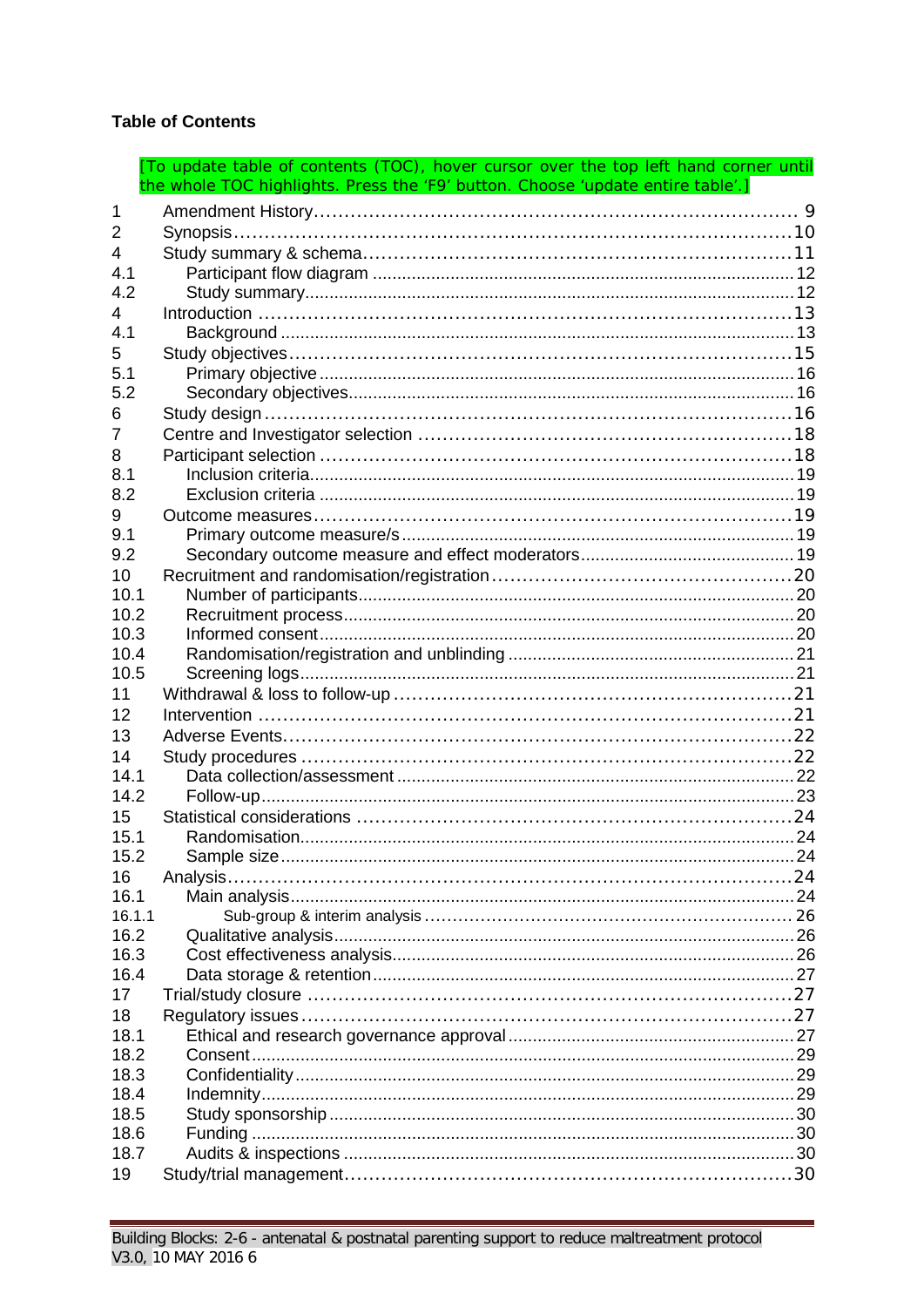| 20   |  |
|------|--|
|      |  |
| 20.2 |  |
| 21   |  |
| 22   |  |
| 23   |  |
| 58   |  |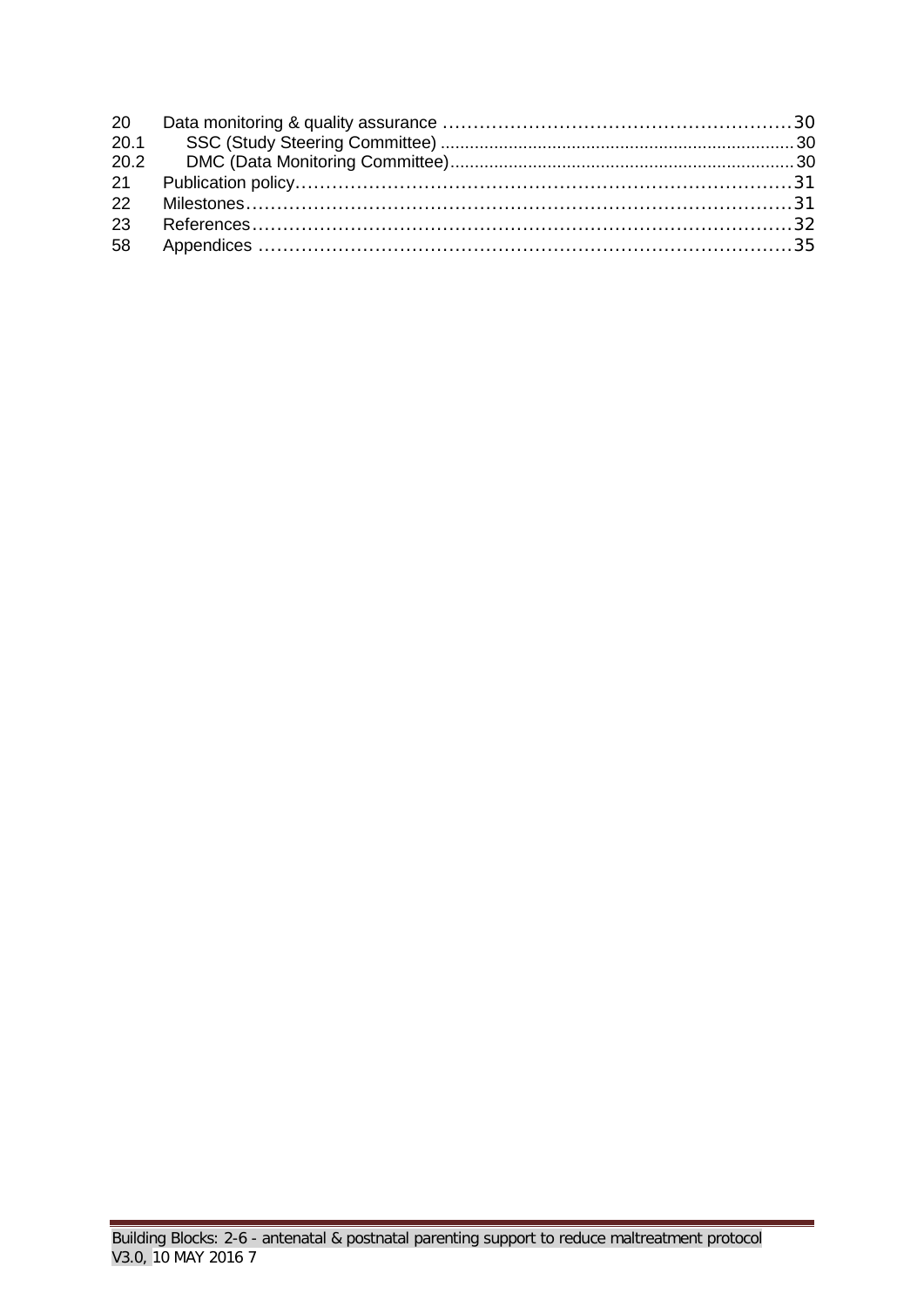# **Glossary of abbreviations**

| <b>AE</b>     | <b>Adverse Event</b>                                       |
|---------------|------------------------------------------------------------|
| <b>CA</b>     | <b>Competent Authority</b>                                 |
| <b>CF</b>     | <b>Consent Form</b>                                        |
| <b>CI</b>     | Chief Investigator                                         |
| <b>CRF</b>    | Case Report Form                                           |
| <b>CTU</b>    | <b>Clinical Trials Unit</b>                                |
| CU            | <b>Cardiff University</b>                                  |
| <b>EUCTD</b>  | <b>European Union Clinical Trials Directive</b>            |
| <b>ICH</b>    | International Conference on Harmonization                  |
| <b>GCP</b>    | <b>Good Clinical Practice</b>                              |
| <b>GP</b>     | <b>General Practitioner</b>                                |
| <b>GAfREC</b> | Governance Arrangements for NHS Research Ethics Committees |
| HE            | <b>Health Economics</b>                                    |
| <b>HIRU</b>   | Health Information Research Unit (Swansea University)      |
| <b>HRA</b>    | <b>Health Research Authority</b>                           |
| <b>HSCIC</b>  | Health and Social Care Information Centre                  |
| <b>HTA</b>    | <b>Health Technology Assessment</b>                        |
| IC            | Informed consent                                           |
| <b>IDMC</b>   | Independent Data Monitoring Committee                      |
| <b>IEC</b>    | <b>Independent Ethics Committee</b>                        |
| <b>ISRCTN</b> | International Standard Randomised Controlled Trial Number  |
| HВ            | <b>Health Board</b>                                        |
| <b>MRC</b>    | <b>Medical Research Council</b>                            |
| <b>NHS</b>    | <b>National Health Service</b>                             |
| <b>NISCHR</b> | National Institute for Social Care & Health Research       |
| <b>NLI</b>    | No Local Investigator                                      |
| <b>NPSA</b>   | <b>National Patient Safety Agency</b>                      |
| <b>NRR</b>    | National Research Register                                 |
| <b>PCT</b>    | <b>Primary Care Trust</b>                                  |
| PI            | Principal Investigator                                     |
| <b>PIAG</b>   | <b>Patient Information Advisory Group</b>                  |
| <b>PIS</b>    | <b>Patient Information Sheet</b>                           |
| QL (QoL)      | Quality of Life                                            |
| <b>QP</b>     | <b>Qualified Person</b>                                    |
| R&D           | <b>Research and Development</b>                            |
| <b>RCT</b>    | <b>Randomised Controlled Trial</b>                         |
| <b>REC</b>    | <b>Research Ethics Committee</b>                           |
| <b>RGF</b>    | Research Governance Framework for Health and Social Care   |
| <b>SAE</b>    | <b>Serious Adverse Event</b>                               |
| <b>SAIL</b>   | Secure Anonymised Information Linkage                      |
| <b>SEWTU</b>  | South East Wales Trials Unit                               |
| <b>SOP</b>    | <b>Standard Operating Procedure</b>                        |
| <b>TMF</b>    | <b>Trial Master File</b>                                   |
| <b>TMG</b>    | <b>Trial Management Group</b>                              |
| <b>TSC</b>    | <b>Trial Steering Committee</b>                            |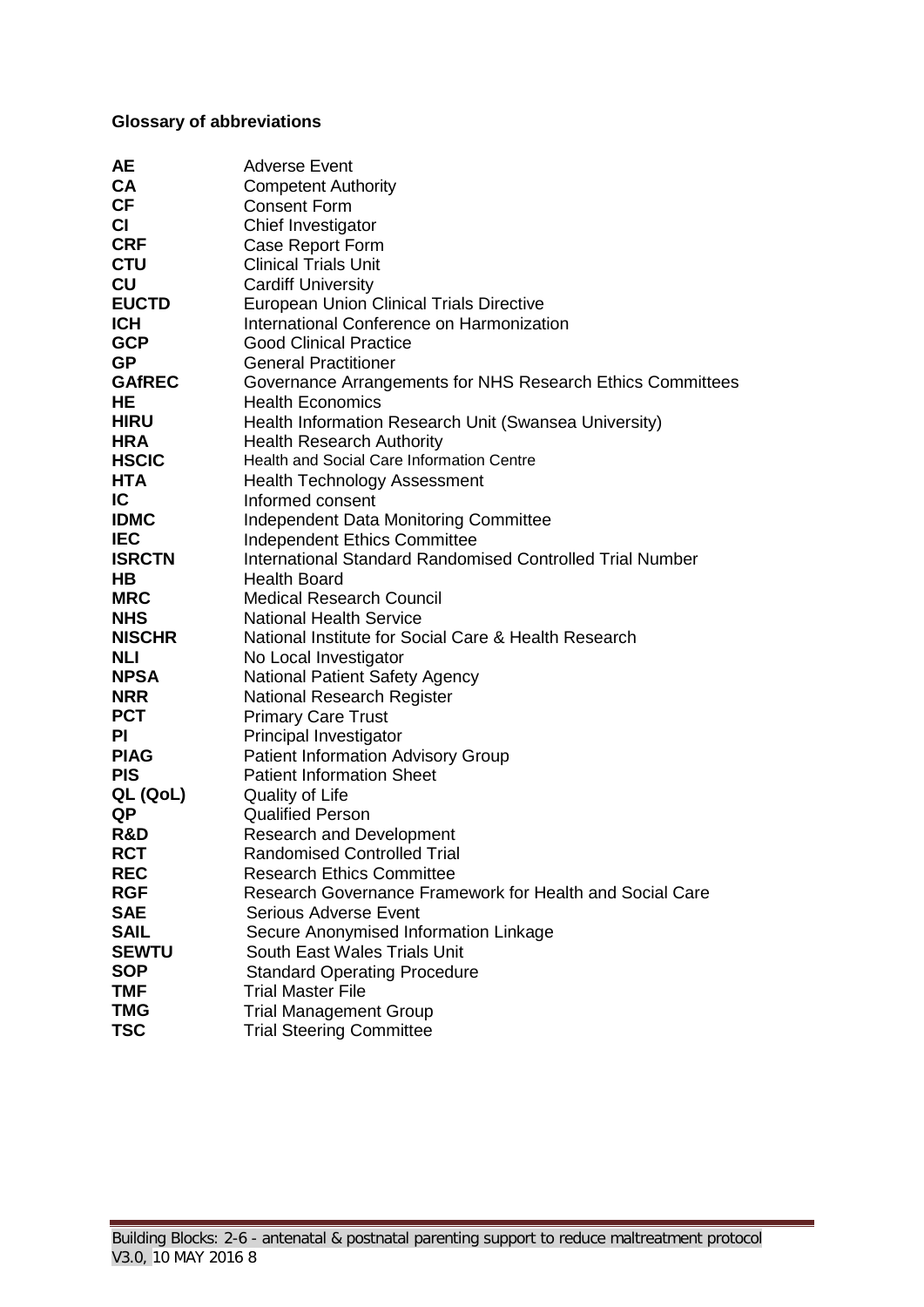# <span id="page-8-0"></span>**1 Amendment History**

| <b>Amendment</b><br>No. | <b>Protocol</b><br>version<br>no. | <b>Date</b><br>issued | Author(s)<br>of changes | Details of changes made                                                                                                                                                                                                                                                                                                                                                                  |
|-------------------------|-----------------------------------|-----------------------|-------------------------|------------------------------------------------------------------------------------------------------------------------------------------------------------------------------------------------------------------------------------------------------------------------------------------------------------------------------------------------------------------------------------------|
| Non-<br>Substantial     | 1.1                               | 22.09.14              | Fiona Lugg              | <b>Addition of Study Manager Details</b><br>details regarding<br>Further<br>tracking<br>with<br>birth<br>unknown<br>participants<br>outcome, contacting these participants<br>with the option to dissent.<br>schema:<br>New<br>study<br>participant<br>identifiers to be sent directly to NPD<br>rather than via HSCIC.<br>Text to reflect the schema.<br>Altered acronym NHSIC to HSCIC |
| AMD01                   | 2.0                               |                       | Fiona Lugg              | Information regarding the withdrawn<br>participants who are potentially eligible<br>for inclusion the follow on study.<br>See Sections 10.1; 14.1; 18.2 and<br>Appendix I & II.                                                                                                                                                                                                          |
| AMD02                   | 3.0                               | 10 May                | Fiona Lugg              | Additional<br>information<br>regarding<br>abortion data<br>from the<br>accessing<br>Department of Health.<br>See sections 6; 9.2; 14.1; and 18.1<br>Updated "model of Pseudonymised<br>data linkage" and "map of required<br>review and approvals"                                                                                                                                       |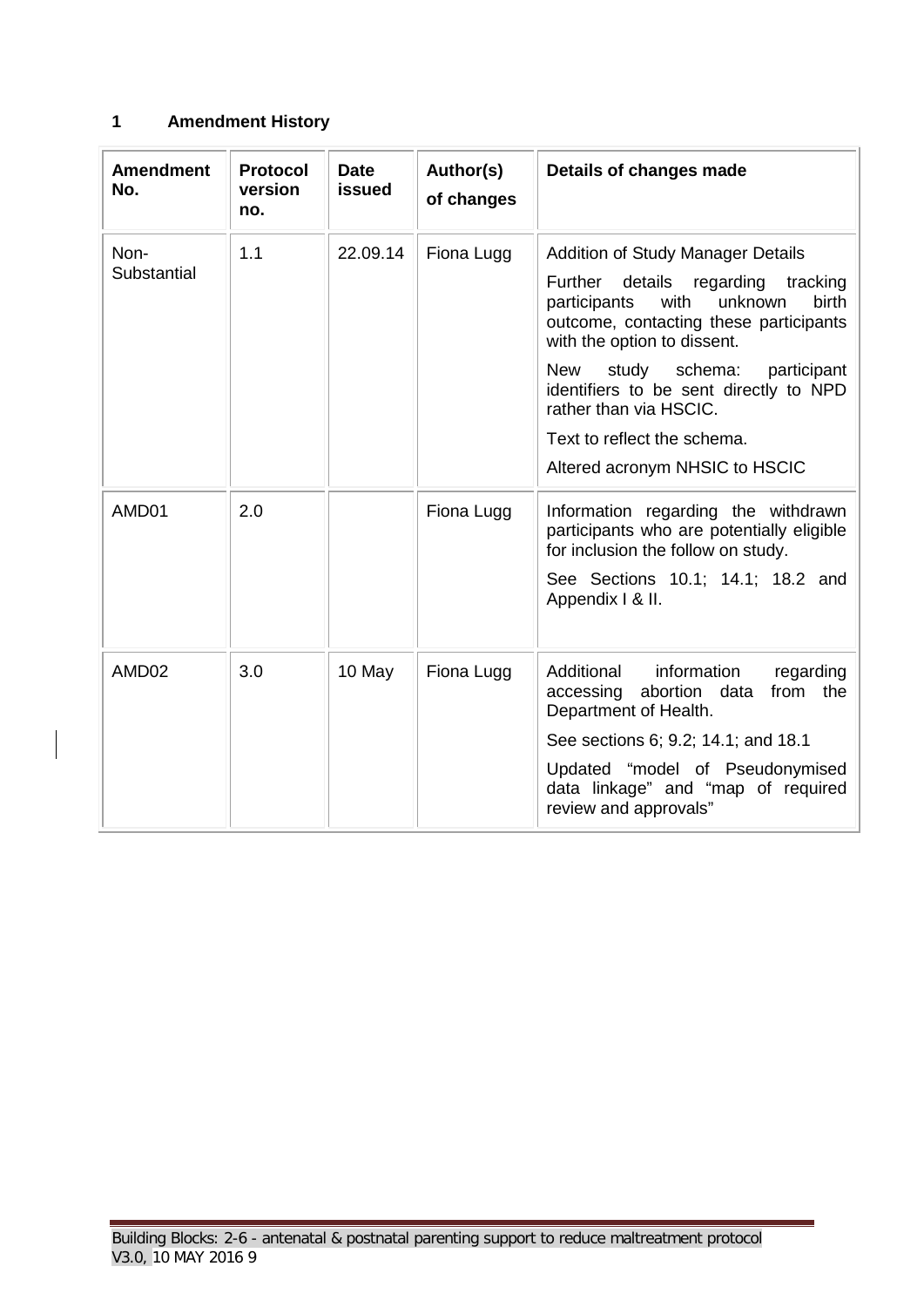# <span id="page-9-0"></span>**2 Synopsis**

| <b>Short title</b>                 | Building Blocks: 2-6 - antenatal & postnatal parenting support to reduce<br>maltreatment.                                                                                                                                                                                                                                                                                                                                                                                                                         |
|------------------------------------|-------------------------------------------------------------------------------------------------------------------------------------------------------------------------------------------------------------------------------------------------------------------------------------------------------------------------------------------------------------------------------------------------------------------------------------------------------------------------------------------------------------------|
| <b>Acronym</b>                     | BB: 2-6                                                                                                                                                                                                                                                                                                                                                                                                                                                                                                           |
| Internal ref. no.                  |                                                                                                                                                                                                                                                                                                                                                                                                                                                                                                                   |
| <b>Trial/study design</b>          | Anonymised data linkage.                                                                                                                                                                                                                                                                                                                                                                                                                                                                                          |
| <b>Trial/study</b><br>participants | Women previously recruited to the Building Blocks trial (BB: 0-2) and<br>their first-born offspring                                                                                                                                                                                                                                                                                                                                                                                                               |
| <b>Planned sample size</b>         | $N = 1413$                                                                                                                                                                                                                                                                                                                                                                                                                                                                                                        |
| Follow-up duration                 | 4 years                                                                                                                                                                                                                                                                                                                                                                                                                                                                                                           |
| <b>Planned study</b><br>period     | 4 years                                                                                                                                                                                                                                                                                                                                                                                                                                                                                                           |
| <b>Primary objective</b>           | To determine the longer-term impact (to age six years) of the Family<br>Nurse Partnership (FNP) home visiting intervention upon objective<br>indicators of child maltreatment when compared to usually provided<br>health and social care services alone.                                                                                                                                                                                                                                                         |
| <b>Secondary</b><br>objectives     | To evaluate (i) the impact of FNP upon associated measures of<br>maltreatment, (ii) intermediate indicators of theoretical FNP programme<br>impact and (iii) potential moderators of FNP programme effect                                                                                                                                                                                                                                                                                                         |
| <b>Primary outcomes</b>            | <b>Child in Need Status</b>                                                                                                                                                                                                                                                                                                                                                                                                                                                                                       |
| <b>Secondary</b><br>outcomes       | Referral to Children's Social Care (CSC)<br>$\bullet$<br>Child in Need referral<br>$\bullet$<br>Child protection referral<br>$\bullet$<br>Recorded child injuries & ingestions<br>$\bullet$<br>Subsequent pregnancies<br>Health & social care resource use<br>The study will use the multi-method multisource approach to<br>maltreatment research where a continuum of outcomes ranging from<br>child maltreatment to family wellness are considered, rather than a sole<br>focus upon a single primary outcome. |
| <b>Interventions</b>               | None implemented in current study. The study represents a long term<br>follow-up for participants of a trial evaluating an intensive home visiting<br>intervention (Family Nurse Partnership).                                                                                                                                                                                                                                                                                                                    |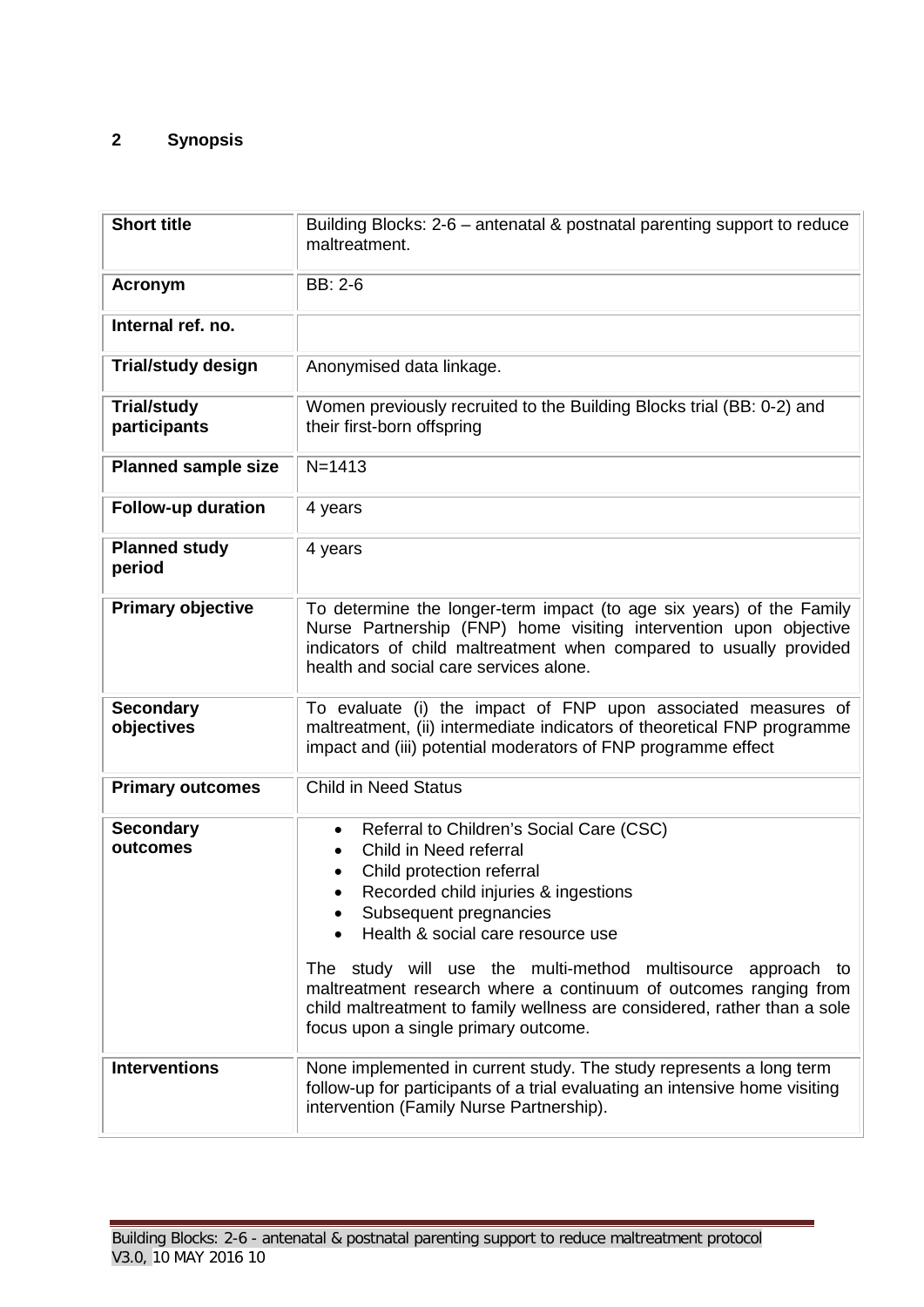#### **3 Study summary & schema**

# Model of pseudonymised data linkage: BB:2-6 Research Database (10.05.2016)

<span id="page-10-0"></span>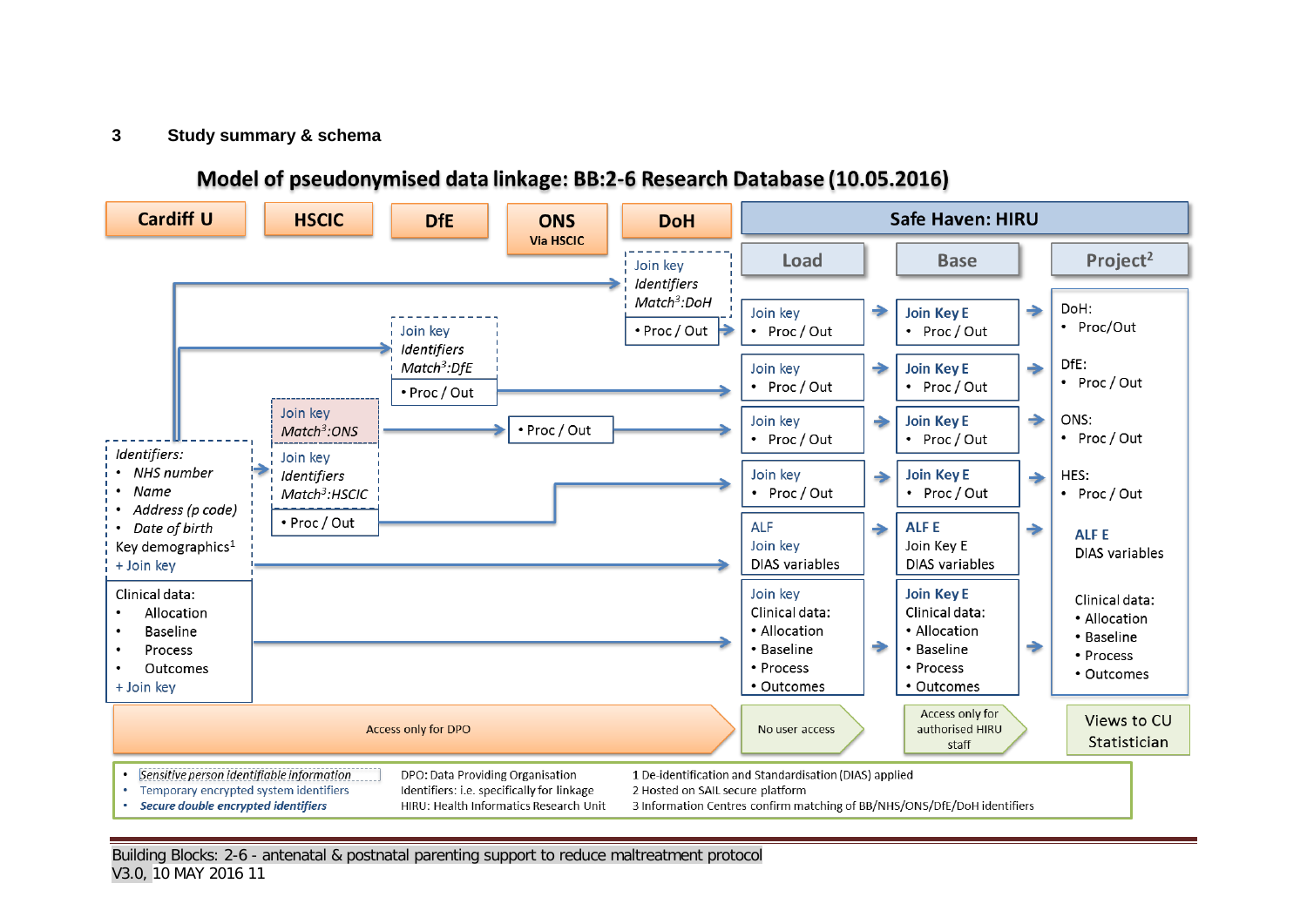#### <span id="page-11-0"></span>**3.1 Participant flow diagram**

As this is a data linkage study, there is no participant flow relevant. The data flow and linkage is described in the preceding section (study schema).

# <span id="page-11-1"></span>**3.2 Study summary**

A programme of home visiting by specially trained nurses called the Family Nurse Partnership (FNP) aims to support teenagers expecting their first child. The programme has been compared to usual health and social care in a study involving 18 English centres which followed mothers and their children until the child's second birthday. The current study will follow up the same women (a total of 1562) and their children for a further four years until their child is 6 years old. The FNP programme has been shown to reduce maltreatment of children in US studies. However, it has not yet been assessed for effectiveness in England where care usually provided to such families and their social circumstances are likely to be quite different. In this study we will measure whether the FNP programme reduces child maltreatment by accessing medical and education records of participating women and their children. The study will examine what aspect of programme delivery or of the participants themselves may affect outcomes. Approval will be sought to collect information from the health and educational records of former trial participants. These data will be linked to trial records using an established method (Secure Anonymised Information Linkage or SAIL) so that the researchers can not identify any individual in the resulting data set. The study team will use an established process for managing and linking data in an anonymised manner to satisfy the requirements of data providers for preservation of confidentiality and anonymity. All information collected will be entered onto secured computer databases for analysis. The applicants include the team conducting the current effectiveness study of FNP in England which has successfully recruited the largest number of trial participants for this intervention to date in the world (n=1645). This study will determine programme effectiveness over the next developmental stage in an existing group of women and children, reducing the costs over a new trial of a similar intervention.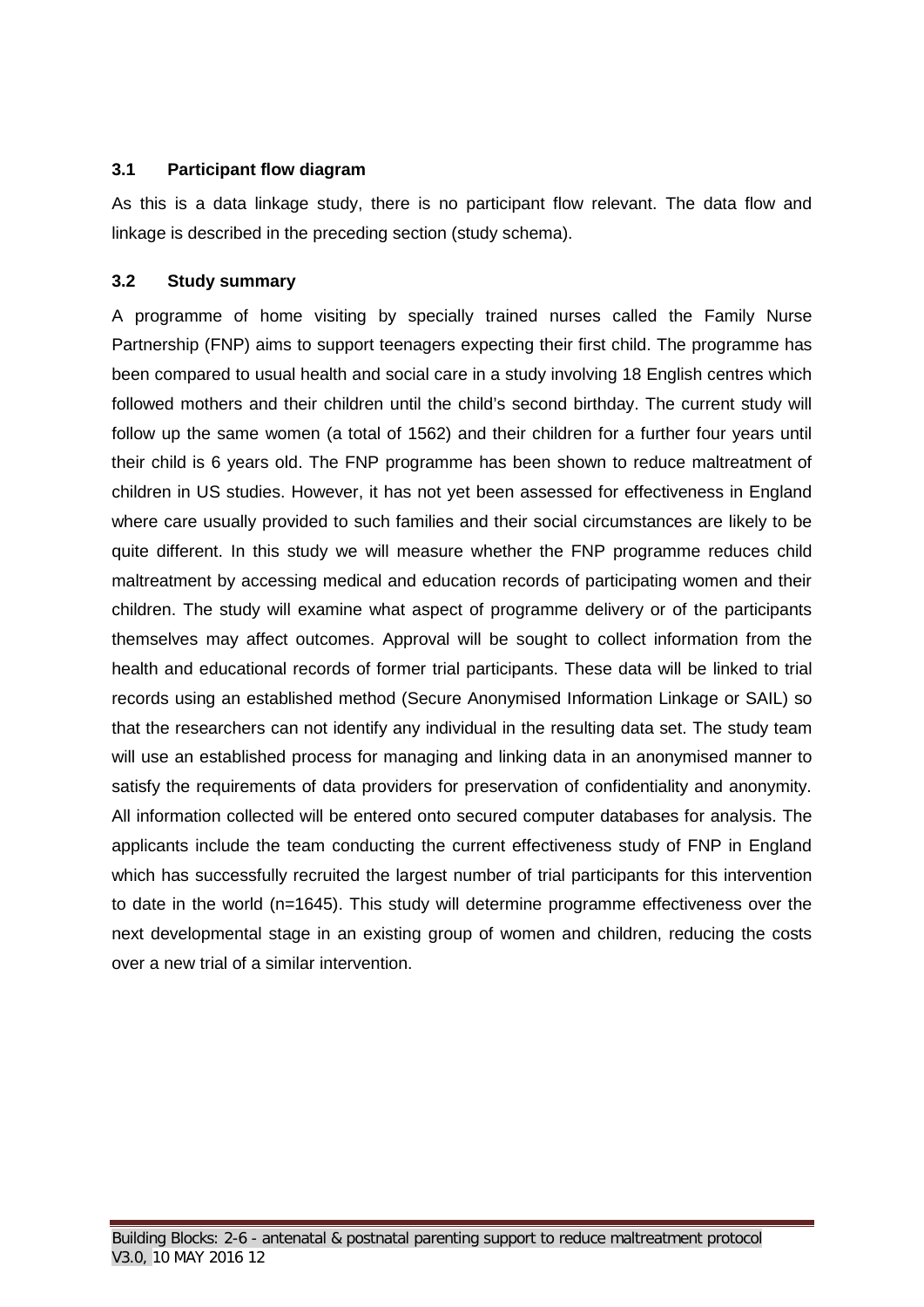#### <span id="page-12-0"></span>**4 Introduction**

#### <span id="page-12-1"></span>**4.1 Background**

This proposal offers a unique opportunity to evaluate the long term outcome of the Family Nurse Partnership as a preventative intervention to reduce child maltreatment in England.

Maltreatment involves acts of omission (neglect) or commission (abuse) often by caregivers that either threaten to risk, risk or actually cause harm to a child(1). Abuse may be physical, emotional or sexual. Neglect represents persistent failure to meet a child's basic physical or psychological needs, often resulting in serious impairment of the child's health or development(2). Neglect may involve failing to: protect a child from physical and emotional harm or danger; ensure adequate supervision; or ensure access to appropriate medical care. In the year ending 31st March 2013 in England there were 593,500 referrals to children's social care services, 378,600 children in need (an overall rate of 332.2 per 10,000) and 52,700 children became subject of a child protection plan(3). Of children who became subject of a child protection plan, the most common initial category of abuse was neglect (41.0%), followed by emotional abuse (31.7%) and physical abuse (11.7%). Child maltreatment is associated with adverse physical, social, emotional and cognitive long-term outcomes which may arise throughout the child's lifetime(4). For example, considering effects within the emotional / behavioural domain, physical abuse is associated with depression, anxiety, antisocial behaviour and substance abuse and in the longer term, with depression, anxiety, suicidal behaviour and psychosis.

Teenage mothers and their offspring face an elevated risk of social exclusion and health disadvantage, with children having lower birth weights, less likely to breast feed, exhibiting higher rates of mortality and accidents(5, 6). Young maternal age, and factors associated with teenage motherhood, such as lower levels of education and income, are indicators of the risk of maltreatment (7, 8).

*Policy response:* In the UK, preventing maltreatment is an important focus of Government concern. The Children Act 1989 specifies agencies' responsibilities to cooperate in the interests of vulnerable children, for Children in Need (section 17) and children suffering or likely to suffer from significant harm (section 47). How individuals and organisations should work together to safeguard and promote the welfare of children is set out in the statutory guidance document, Working Together to Safeguard Children. Every Child Matters, the Green Paper around the Children's Act 2004 (which made structural and organisational changes to children's services & inter-agency working), emphasised support for parents (including targeted services) and carers and early intervention as two of four areas of focus.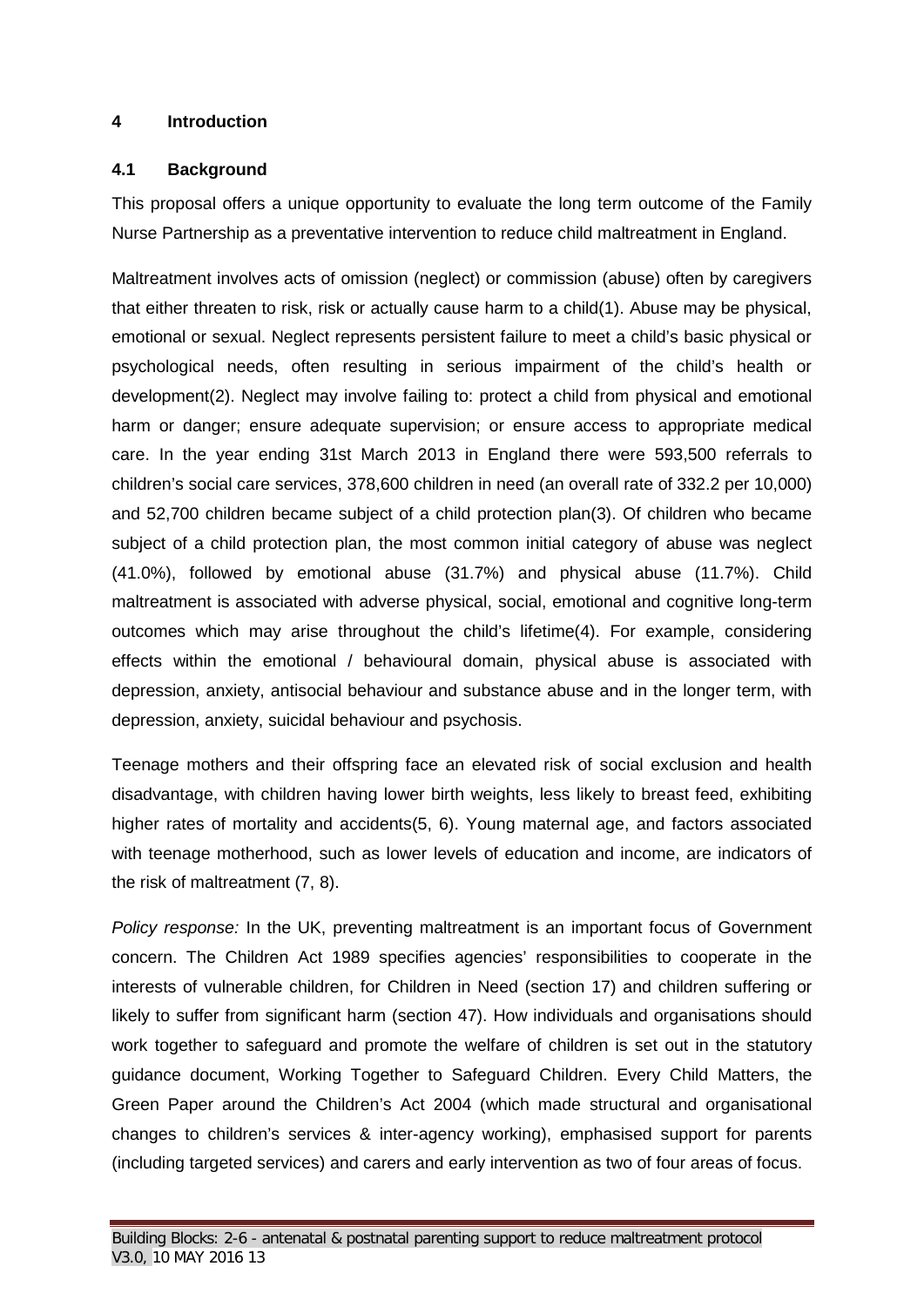There has been an increasing emphasis upon the primary prevention of child maltreatment, including interventions directed at general populations and those targeting high-risk groups(9). One preventative home-visiting approach to reducing maltreatment is the Family Nurse Partnership (FNP) programme (developed in the US as the Nurse Family Partnership or NFP) with three overarching goals: to improve birth outcomes, improve child health and development - including reducing maltreatment - and promote economic self-sufficiency of mothers(10). The programme aims to promote sensitive and competent care-giving and to reduce maltreatment through activities such as education about child development, modelling sensitive parent-child interaction, and guidance on accessing appropriate child care. NFP is one of only two preventative programmes shown to be effective in preventing maltreatment and in the US is delivered in 24 states and in four state-wide programmes(11). In three US trials, the NFP has demonstrated improvements in prenatal health behaviours and birth outcomes, improvements in sensitive child care, reductions in child injuries, abuse and neglect, improvements in maternal life course (e.g. greater workforce participation) and improvements in child and adolescent functioning. NFP has shown greatest impact on those at greater risk and whilst there is no net saving for married women or those of higher socioeconomic status, for low-income and unmarried mothers the cost of the programme was recovered by the child's fourth birthday.

In the first US trial, by age 2 there was verified abuse / neglect in 19% of control children compared to 4% in the NFP group and 56% relative reduction in emergency department encounters for injuries and ingestions during the second year of life(12). By age 4, amongst maltreated children, the NFP group of children exhibited fewer risks for harm than the control group (e.g. fewer attendances with injuries / ingestions, safer home environment)(13). In the 15 years after birth, mothers as perpetrators of abuse were less common in NFP vs control arm (0.29 vs 0.54; p<0.001), an effect even greater for the most vulnerable sub-group (low SES, unmarried; 0.11)(14). Whilst the beneficial impact upon state-verified first-time reports of maltreatment are generally experienced after age 5, this difference is earlier (age 3) for the most vulnerable sub-group of poor unmarried mothers.

*FNP and the Building Blocks trial:* The NFP was adapted for implementation as the Family Nurse Partnership and was introduced in England in 2007. An implementation evaluation reported progress in the delivery of the programme in ten test sites(15). The differing pattern of service provision and socio-cultural context means that the relative costs and benefits of the programme need to be replicated in England before wide-spread implementation can be recommended. This is an explicit licensing requirement of the programme and thus the Building Blocks trial ("BB0:0-2"; ISRCTN23019866) led by the applicants will provide evidence for the short-term effectiveness of the programme in teenage mothers (due to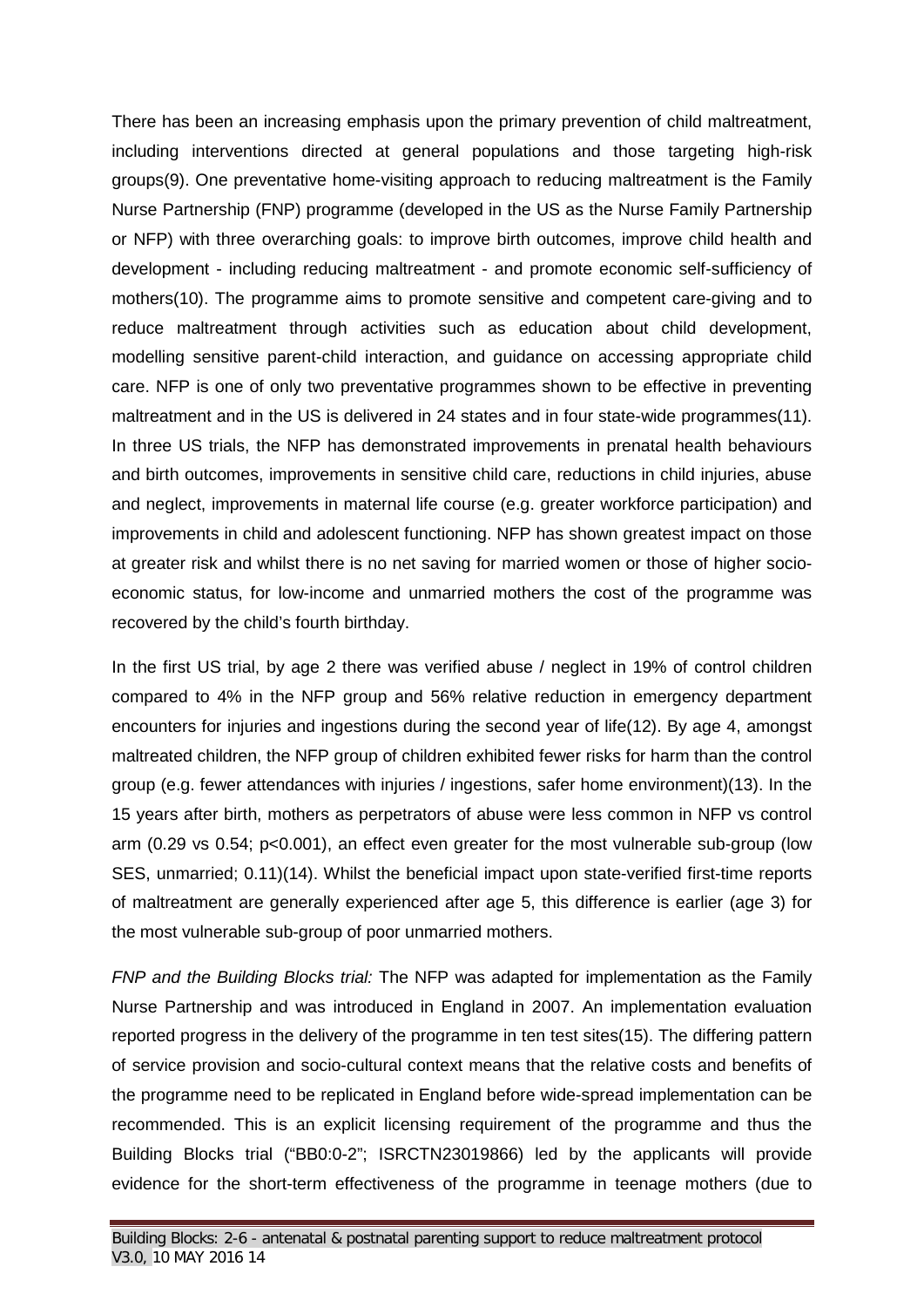report main results in 2014)(16). The longer-term impact of the intervention in an English context will remain unknown. Primary outcomes for both mother and child (0-2 years of age) in BB:0-2 are being recorded in the short and medium term (Maternal outcomes: changes in prenatal tobacco use, proportion of women with second pregnancy within two years of first birth; Child outcomes: birth weight, emergency attendances and hospital admissions up to second birthday). Participants in BB:0-2 were interviewed at baseline prior to random allocation to either intervention or control arm, and were followed up by telephone interviews (at 34-36 weeks gestation; six, 12, and 18 months after birth) with a final interview at home, together with an assessment of maternal sensitivity at 24 months. Outcome data was abstracted from medical records, in particular to monitor health resource utilisation, and health of mother and child. The clinical programme is rigorously conceived, but it is unclear whether the relative benefits seen in the US will be replicated in England with its more comprehensive system of universal services. The availability of the FNP programme is currently being expanded in England to 16,000 concurrent places by 2015, and has now been made available in Northern Ireland and Scotland. Therefore, evidence from the trial and in particular the current study will be crucial for policy decision-making over the next few years.

*Rationale for current study:* The proposed study will provide evidence for the long-term effectiveness and costs of one of the most promising early intervention programmes for reducing risk of child maltreatment in a targeted vulnerable population. It will inform policy about whether to continue implementing a programme for which there is no existing UK evidence for effectiveness. Whilst evidence of short term effect is currently being generated from the BB:0-2 trial, the recognised potential programme benefits – in particular for child maltreatment - have largely been evidenced in the longer term (13,14). The proposal presents a unique opportunity to extend learning from the trial by using existing outcome data in combination with newly arising routinely recorded data.

# <span id="page-14-0"></span>**5 Study objectives**

We will examine the longer-term impact of the FNP intervention upon child maltreatment outcomes and key indicators of neglect (e.g. injuries and ingestions). The impact of theoretical moderators of programme effect and fidelity to programme will be assessed using existing trial data (e.g. presence of domestic violence). Longer-term cost and consequences of the intervention (including health resource usage) will be assessed.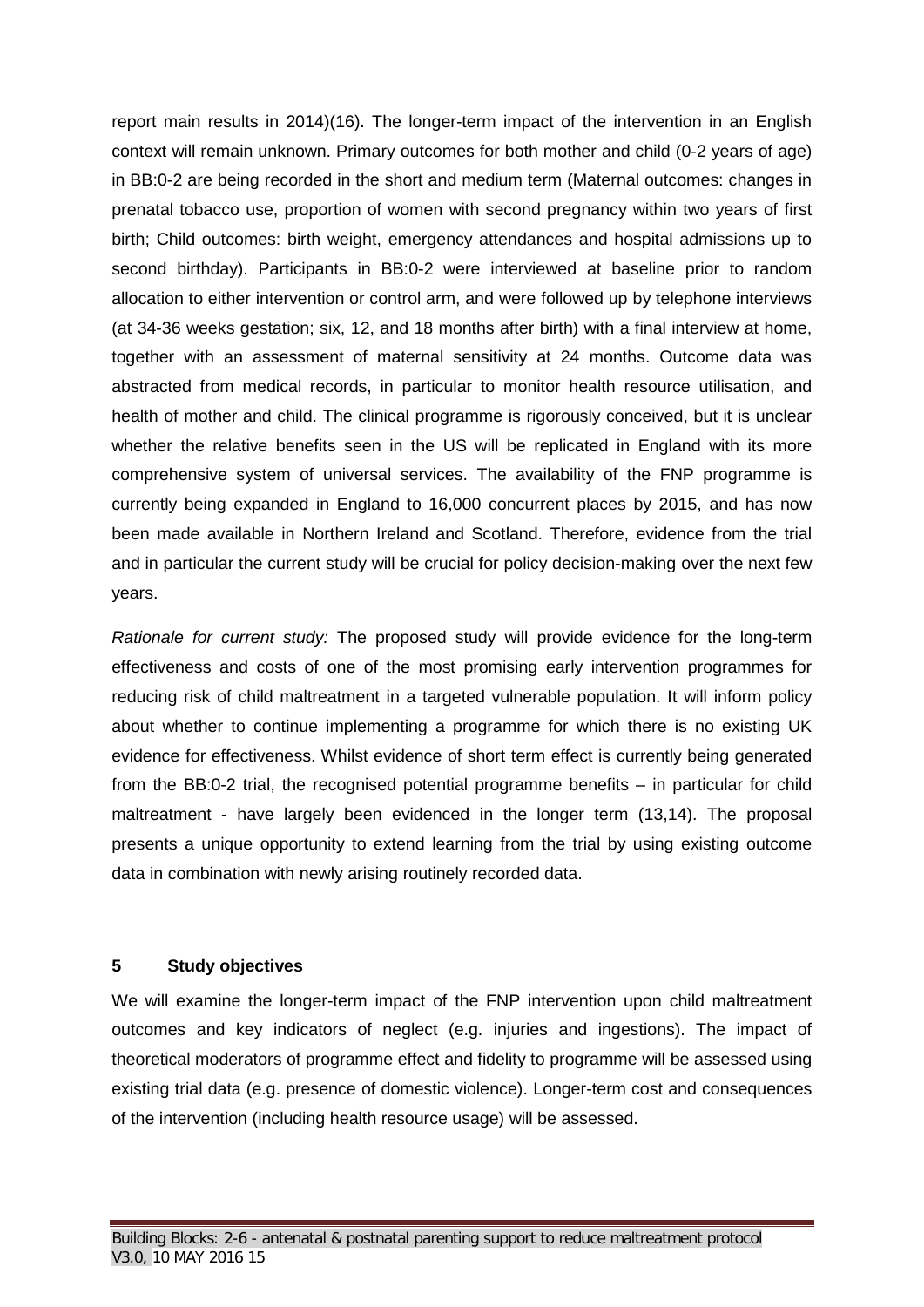#### <span id="page-15-0"></span>**5.1 Primary objective**

- To determine the effectiveness of the FNP programme in reducing objectively measured long-term maltreatment outcomes when compared to usually provided health and social care alone. Using a multi-method multisource approach to maltreatment research main outcomes will be:
	- Child in need status, child protection registration, referral to social care (overall; child protection; Child in Need)

#### <span id="page-15-1"></span>**5.2 Secondary objectives**

- To determine the long-term effectiveness of the FNP programme in reducing maltreatment when assessed using associated measures of injuries and ingestions, hospital DNA rates and immunisation rates.
- To determine the long-term impact of the FNP programme upon intermediate programme outcomes, most notably subsequent pregnancies.
- To explore the impact of theoretical moderators of programme effect, including domestic abuse and baseline client characteristics
- To determine the costs and consequences of the FNP programme over the full period of available follow-up.

#### <span id="page-15-2"></span>**6 Study design**

This is a data linkage study, which will generate a linked anonymised research database. Recruitment to original BB:0-2 study used individual randomisation and stratification by study site, gestation, and preferred language of data collection. Eligible participants will therefore be those women and children enrolled into the BB:0-2 study. The current study will conduct follow-up with mothers and children until that child is aged 6 years old. Half of the proposed study participants will have been offered FNP from time of antenatal booking until their child was aged 2, the other half will have continued to receive only usual health and social care services locally available. Follow-up will be by linked anonymous data abstraction from routine health and education records. Existing baseline and follow-up data from BB:0-2 will be incorporated in the proposed follow-up study analysis following a process of deidentification where necessary. No active trial intervention will be delivered. Women and their children will continue to be able to access existing locally available health and social care services. For FNP clients, care would have formally passed to the local health visiting service on the child's second birthday (FNP nurses fulfil the health visiting role until that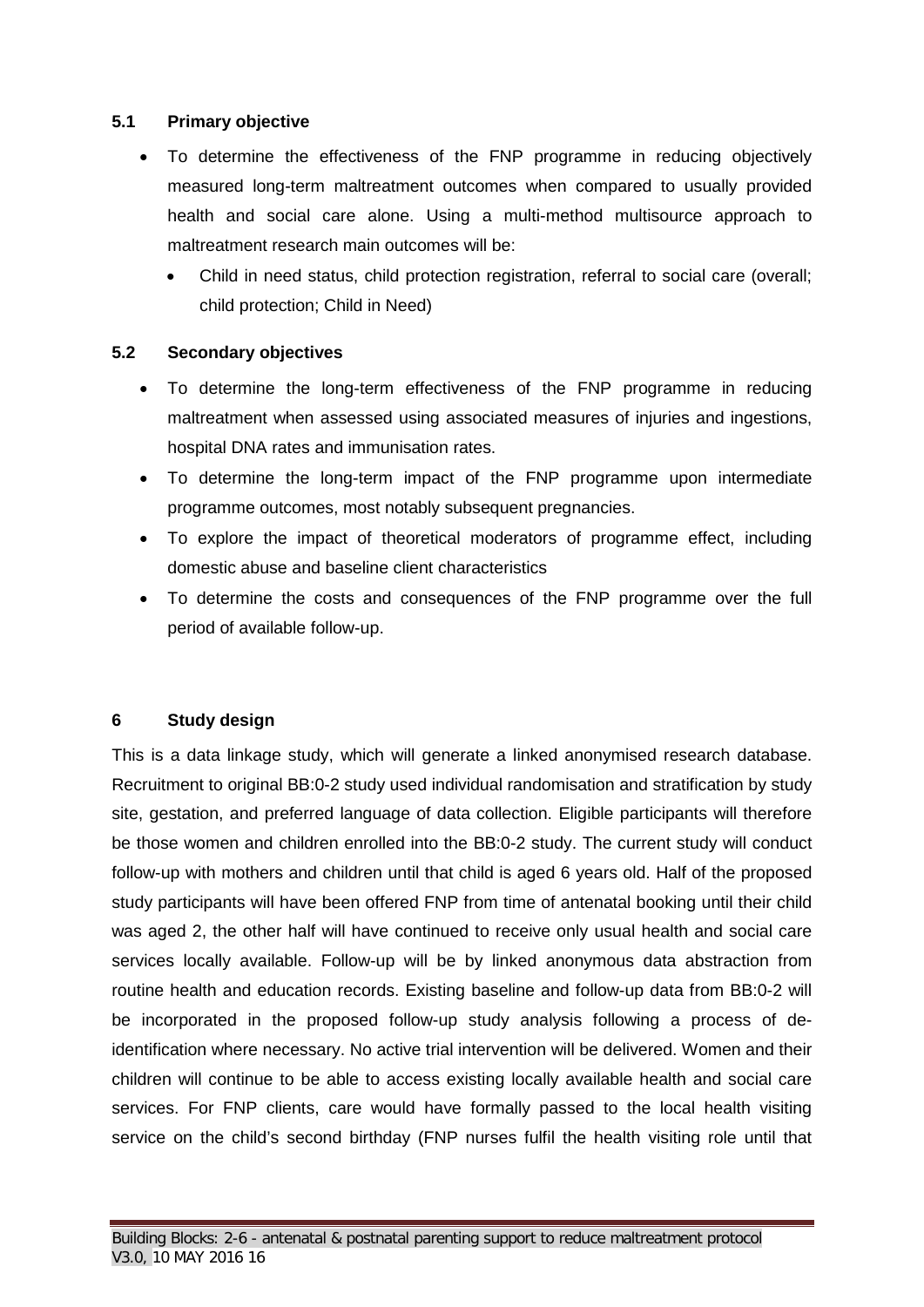point, other universal services are available to both study groups before and after the child's second birthday).

Access to personally identifiable medical records is supportable under arrangements managed by the Health Research Authority's Confidentiality Advisory Group (formerly via the former National Information Governance Board). The study team hold personally identifiable data with current ethical approval and legally obtained participant consent. The study will require identifiers to be passed to the Department of Health, the Health and Social Care Information Centre (HSCIC) and Department for Education to establish linkage with routine data sets. It is this initial data transfer that requires HRA approval. With the establishment of rigorous data anonymised data linkage methods (Lyons et al 2009), any potential breach of patient confidentiality that may otherwise be entailed can be minimised through data safeguarding methods that can satisfactorily link, maintain and allow analysis of anonymous records (for example, through the use of trusted third party services and data safe havens). Therefore, we will seek governance approval (s251 approval, via CAG) and through required data providers (Department of Health, Department for Education) to link data to study data resulting in a linked anonymised data set. This will be maintained in a safe data haven (i.e. not by the research team in Cardiff University but at SAIL at Swansea University) within which all analyses will be undertaken. The research database will not be made available to other researchers (i.e. it will be a project specific resource) but also has the potential to accrue further datasets in the longer term (NB all such additional data acquisition would still be subject to governance and ethics approval). The linkage process and governance arrangements will use existing approved processes to ensure patient confidentiality and data security and integrity.

It is essential to provide an ethical means of linking patient data at an individual level in order to obtain an unbiased estimate of the long-term effect of FNP on objective and associated maltreatment outcomes (as direct self-reported approaches are very likely to substantially bias response, and invalidate the subsequent dataset). Data will be abstracted at two timepoints. This will involve applications to the HSCIC for access to Hospital Episode Statistics (HES) and ONS data (via HSCIC) and to the General Practice Extraction Service (GPES**), to the Department of Health for abortion data** and to the Department for Education for access to the National Pupil Database. GPES data are not currently available to researchers, and therefore, further details of such a data request and linkage will be subject to an amendment to this application, and to amendments from other approving bodies as appropriate. Similarly, data may also be available via local departments of Children's Social Care and which may provide opportunities for further validation of data obtained from other providers (e.g. DfE). In such circumstances, a planned amendment to this submission would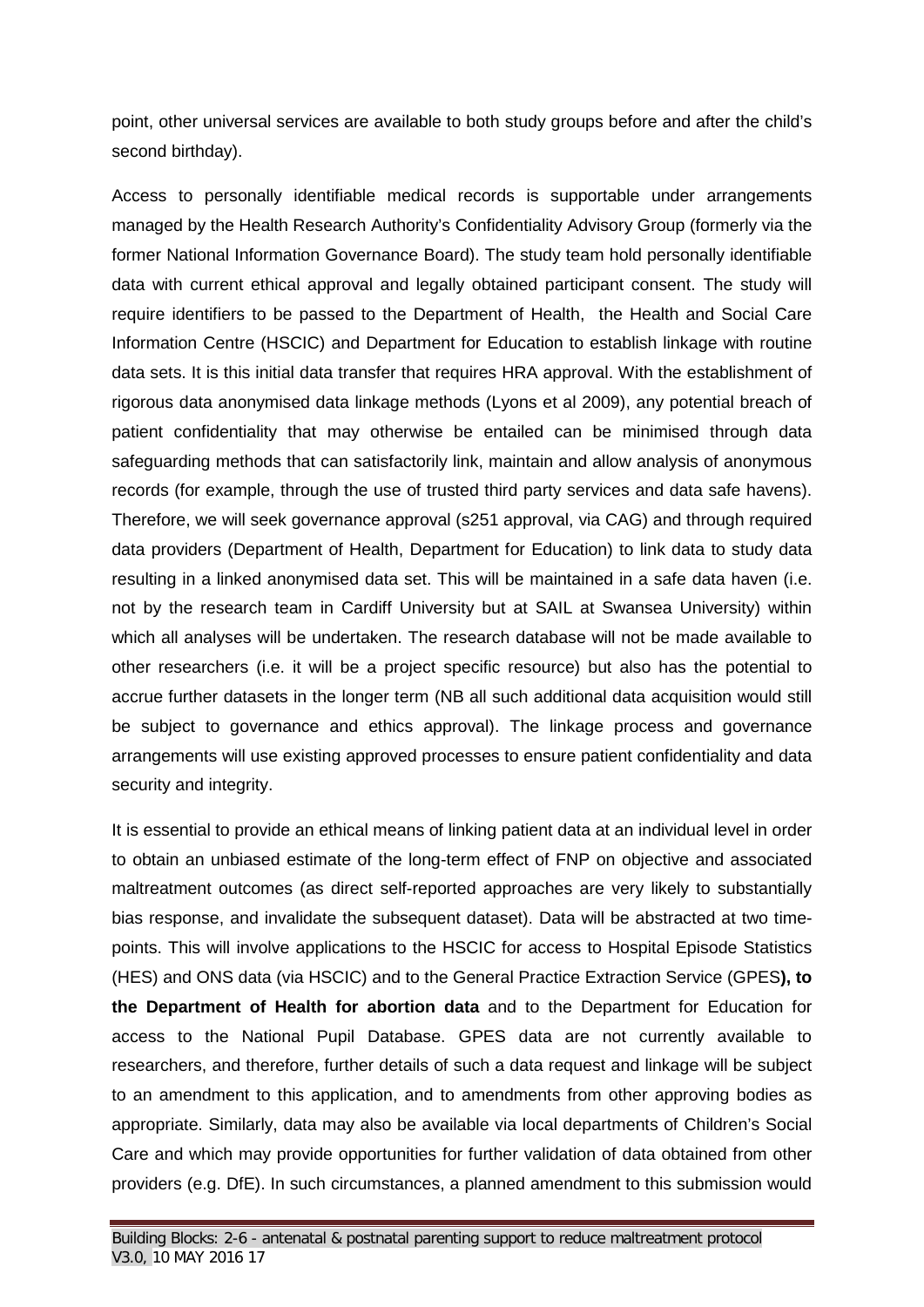be submitted and we would apply to the Association of Directors of Children's Services (ADCS) for multi-site approval, and approach to individual authorities. Our data linkage model (above) therefore represents the scope of this current application only, omitting GPES and departments of social care. For included data sets, data will be linked using a combination of NHS number and other identifiers which have already been collected as part of BB:0-2 study.

Data will be anonymised at the IC after the matching process before it is sent to SAIL. An anonymous linking field will be assigned to each record after the matching process. Only this and minimal demographics (SAIL usually receive gender, week of birth and LSOA from NWIS) will come to SAIL, as SAIL do not handle identifiable data. This is the approach for other data sets to be used in the study too. At SAIL data will be re-encrypted as a further safeguard.

The first wave of data collection from routine records will incorporate a formal pilot to develop and validate the process of data capture, to verify data linkage and to develop data management protocol and statistical scripts for the main analysis.

# <span id="page-17-0"></span>**7 Centre and Investigator selection**

Not applicable

#### <span id="page-17-1"></span>**8 Participant selection**

Eligible participants will be those women and children exiting from BB:0-2 (i.e. at age 2 of their first born child). Women were recruited as nulliparous pregnant teenagers (specifically women aged 19 and under); living in one of 18 FNP catchment areas (across urban and rural areas of England); recruited by 24 weeks gestation; and able to consent to research. Women who planned to have their child adopted or move outside of the study area were not recruited. This was to ensure that women randomised to the FNP intervention would be able to receive care from the FNP team. Women recruited to BB:0-2 were followed up regardless of any subsequent movement, and will be included in BB:2-6. The control group in BB:0-2 received universal health and social care services as locally available. The intervention group also had access to such services (details of services actually used were collected for all participants as part of BB:0-2). BB:0-2 provides a cohort of 1562 women and their children to follow-up (i.e. all originally recruited and confirmed as meeting eligibility criteria.).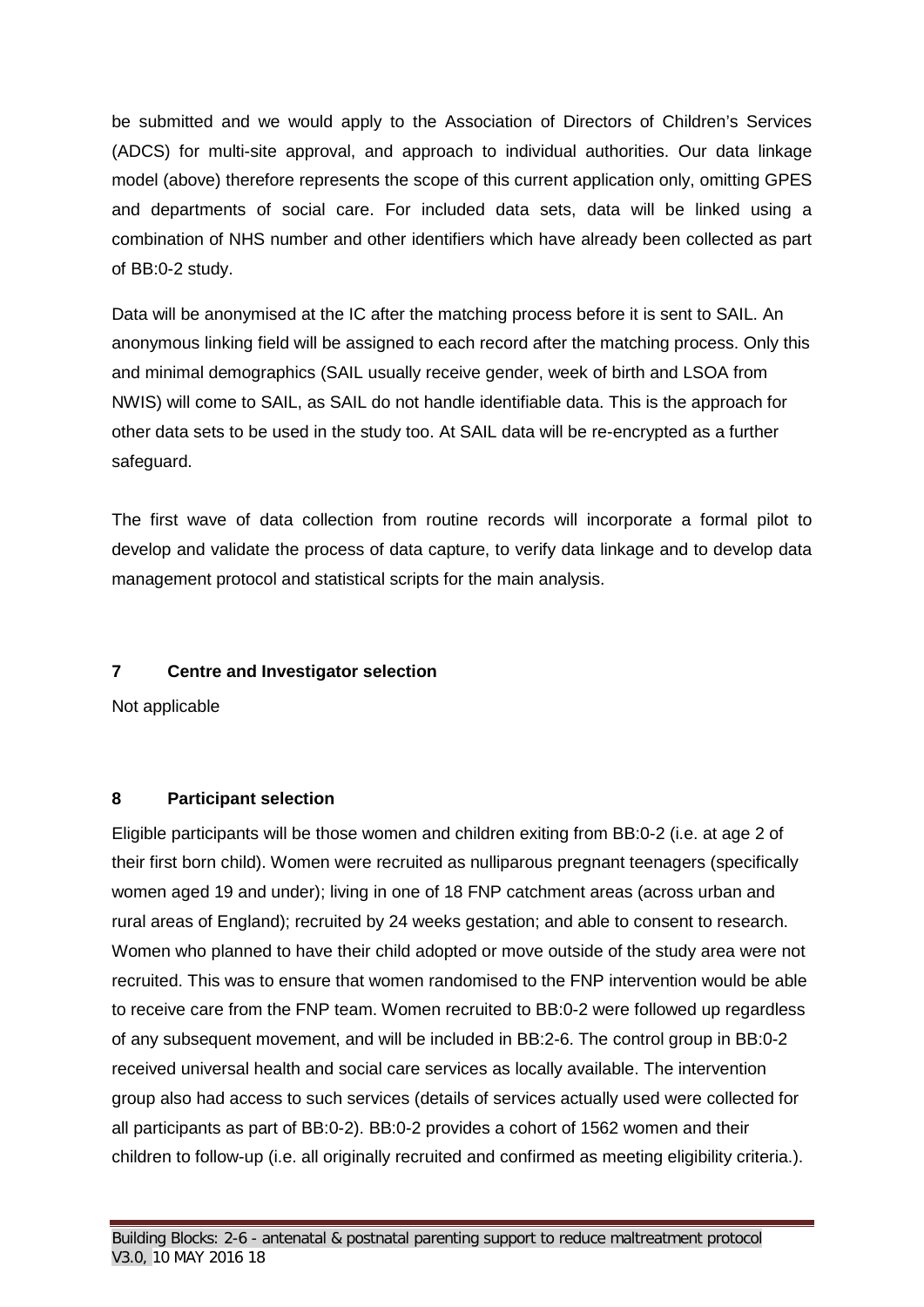# <span id="page-18-0"></span>**8.1 Inclusion criteria**

The sample being followed up through anonymised data linkage will be women recruited to the BB:0-2 trial for which the following inclusion criteria were applied: nulliparous pregnant teenagers; living in one of 18 FNP catchment areas in England; less than 24 weeks gestation; and able to consent to research participation. No further inclusion would be applied.

# <span id="page-18-1"></span>**8.2 Exclusion criteria**

The sample being followed up through anonymised data linkage will be women recruited to the BB:0-2 trial for which the following exclusion criteria were applied: women planning to have their child adopted or planning to move from the study site for three or more months during the study, women who would have required a third person to receive the intervention (e.g. an interpreter).

Children permanently fostered or adopted within the 6 years study period secondary to child protection process can be linked (with approvals) to original health records (up to the point of adoption), and will be included in the anonymised database.

# <span id="page-18-2"></span>**9 Outcome measures**

The study is following the multi-method multisource approach to maltreatment research and considering an outcome continuum from child maltreatment to family wellness. Therefore, whilst a primary outcome is identified, analysis will collectively assess evidence for maltreatment.

# <span id="page-18-3"></span>**9.1 Primary outcome measure/s**

Child in Need status recorded at any time during the follow-up period.

# <span id="page-18-4"></span>**9.2 Secondary outcome measure and effect moderators**

The following outcome domains and secondary outcomes are described below. A full listing is provided in the appendix to this protocol.

# **Outcomes**:

Objective measures of maltreatment: referral to social services (overall, Child Protection referral, Child in Need referral), child protection registration, Child in Need categorisation, Looked after status (mother, child)

Associated measures of maltreatment: recorded injuries and ingestions, DNA rates for hospital appointments, immunisations rates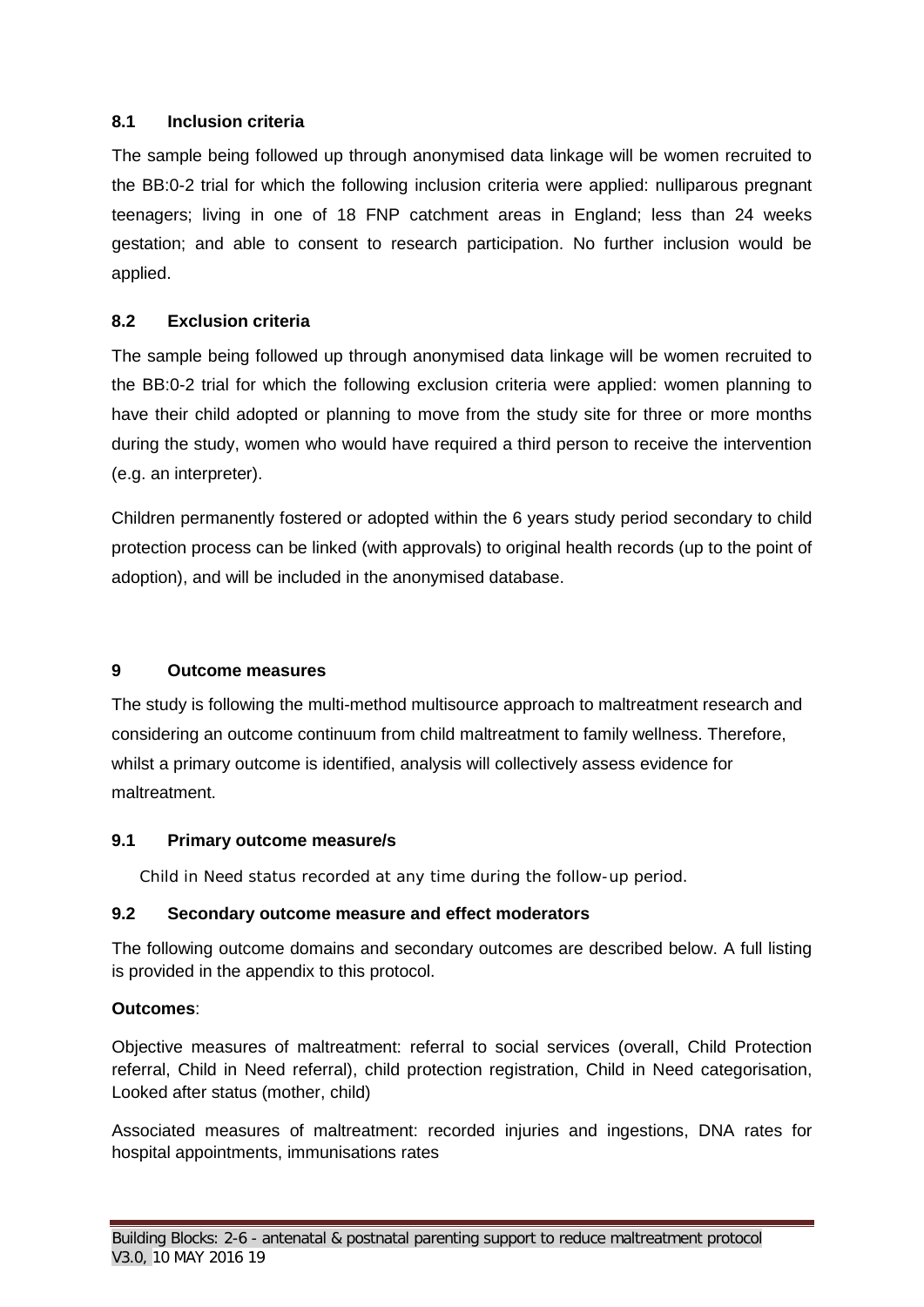Intermediate FNP programme outcomes: subsequent pregnancies (sourced from HES and abortions data)

Costs: health and social care resource use (the latter sourced via Education records)

Child health, developmental and educational outcomes: reported disability, special educational needs, early educational attendance and assessments (e.g. Key Stage 1)

# **Effect moderators** (baseline)**:**

Intimate partner violence, baseline socio-demographic variables (e.g. age, family structure), intervention exposure (fidelity)

# <span id="page-19-0"></span>**10 Recruitment and randomisation/registration**

# <span id="page-19-1"></span>**10.1 Number of participants**

BB:0-2 recruited 1645 women but 83 were subsequently excluded due to (i) not meeting eligibility criteria upon further review or (ii) mandatory withdrawal (e.g. miscarriage). This leaves 1562 women, and their children.

For 110 of these participants, the participants' birth outcome is currently unknown and therefore at this point we are unsure if all of these 110 participants are eligible for follow up.

A conservative rate of loss due to tracking and linkage errors of 10% loss would leave 1327- 1405 for analysis, depending on how many of the 110 are excluded (this number will also expect to vary with the data sources being used).

# <span id="page-19-2"></span>**10.2 Recruitment process**

Participants will be those exiting the BB:0-2 trial. No further recruitment is relevant.

# <span id="page-19-3"></span>**10.3 Informed consent**

We will seek approval (s251) from the Health Research Authority's Confidentiality Advisory Group (CAG) to pass identifiable patient data legally held by Cardiff University to information centres (Health, Education). This intermediary procedural step will enable the development of a linked anonymised research database (operating with strict governance procedures to preserve patient confidentiality) so that no single organisation can identify any individual based on the data they have access to. Such an approach is necessary primarily due to the child protection focus of the study and the consequent sensitivity in asking directly for consent. Further considerations include, (i) the mobility and relative difficulty in on-going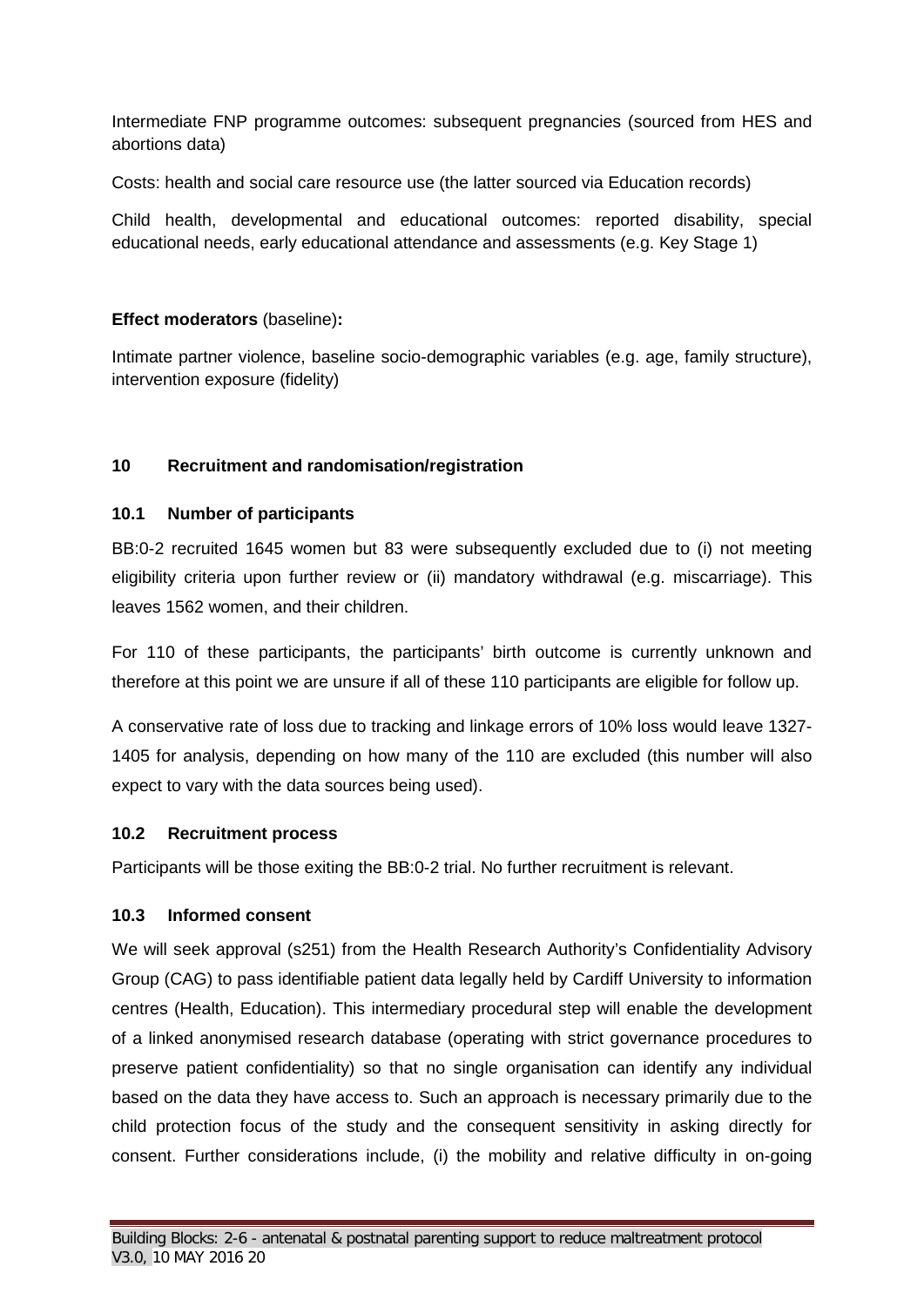direct access to this sample, (ii) the consequent introduction of non-ascertainment bias on sample representativeness, and (iii) the cost and logistical requirements of securing high levels of additional consent. In this study there is no on-going intervention to which the women or their children will be subject and the analysis does not require individuals to be personally identifiable to the researchers in the research database. Hence, no further consent will be sought from individuals. All women recruited to the original trial will be notified that longer-term follow-up using anonymised records will be undertaken and those notifying the study team of their dissent will not be included in further linkage or analysis. We plan to write to participants and inform them of our intention to conduct follow-on research which will make use of their anonymised routine collected data. The letter will include contact details should participants have concern or wish to dissent from the use of their data for research purposes.

Governance approval will be sought from data providers when seeking access to data to develop the database.

# <span id="page-20-0"></span>**10.4 Randomisation/registration and unblinding**

Information about treatment allocation in the original trial will be carried forward into the research database to enable the planned comparative analysis.

#### <span id="page-20-1"></span>**10.5 Screening logs**

Not applicable

# <span id="page-20-2"></span>**11 Withdrawal & loss to follow-up**

Data linkage will be associated with some loss to follow up. We have conservatively estimated this to be about 10%. However, a single rate of loss to follow-up is unlikely to be relevant as we are measuring multiple outcomes arising from more than one data source.

#### <span id="page-20-3"></span>**12 Intervention**

No active intervention is being delivered.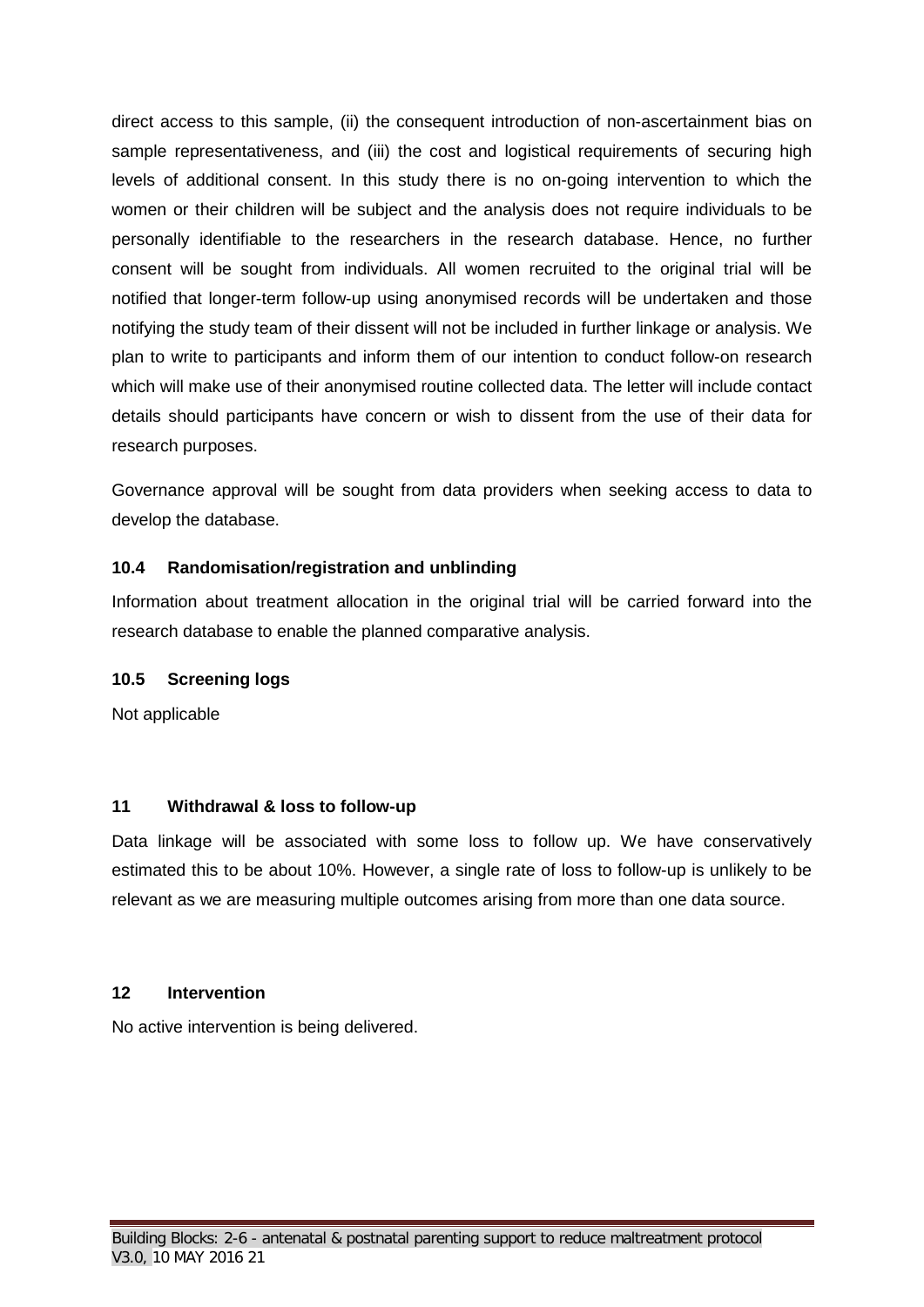#### <span id="page-21-0"></span>**13 Adverse Events**

Adverse event monitoring and reporting is not applicable as this study relates to the establishment of a linked anonymised research database and with no further active intervention.

#### <span id="page-21-1"></span>**14 Study procedures**

#### <span id="page-21-2"></span>**14.1 Data collection/assessment**

The process for linking clinical data held by Cardiff University on trial participants to health data (sourced via the HSCIC) and deposited in a third party safe haven for storage and analysis in Swansea's Health Informatics Research Unit (HIRU) is illustrated in the flow chart schema above. This follows an established secure method for anonymised data linkage. Data for Building Blocks trial participants will be abstracted from the trial database in Cardiff University. Identifiers (e.g. NHS number, name, address, date of birth) and a join key will be used to form a data set to enable linkage with clinical data from other Information Centres (ICs). This will be sent to the HSCIC (data provider) where it can be matched to clinical data (process and outcome) and then passed on to the safe haven at HIRU (via the SAIL research platform).

At the same time, participant identifiers (Name, address, date of birth, sex) and the same join key will be sent to Department for Education [DfE] National Pupil Database [NPD] for matching and linking to their datasets (process and outcome). Health and educational outcome data is available from the DfE NPD (most notably Child In Need status). NHS number is not held in the NPD datasets therefore will not be included in the file. Data matching will be carried out by the IC and then passed on to the safe haven at HIRU.

A third data set drawn from the Cardiff trial database comprised of the same join key and (following a process of de-identification and standardisation in Cardiff to reduce risk of later unintentional patient level identification) demographic data will be sent directly to HIRU where an anonymised linking field (ALF) will be attached to individual patient records. The resulting file will thus contain the ALF, the join key and de-identified demographic variables. Finally, a dataset of clinical data (plus a join key) will be extracted from the Cardiff database and sent directly to HIRU. All of these datasets will be loaded in a process that allows no user access and combined via the common join key, whilst the ALF is encrypted to result in a file that retains clinical variables (from originating database in Cardiff plus from HSCIC), de-identified demographic variables and the encrypted anonymised linking field. This resultant project file can then be made accessible to an external analyst (statistician at Cardiff University) via a remote-in portal.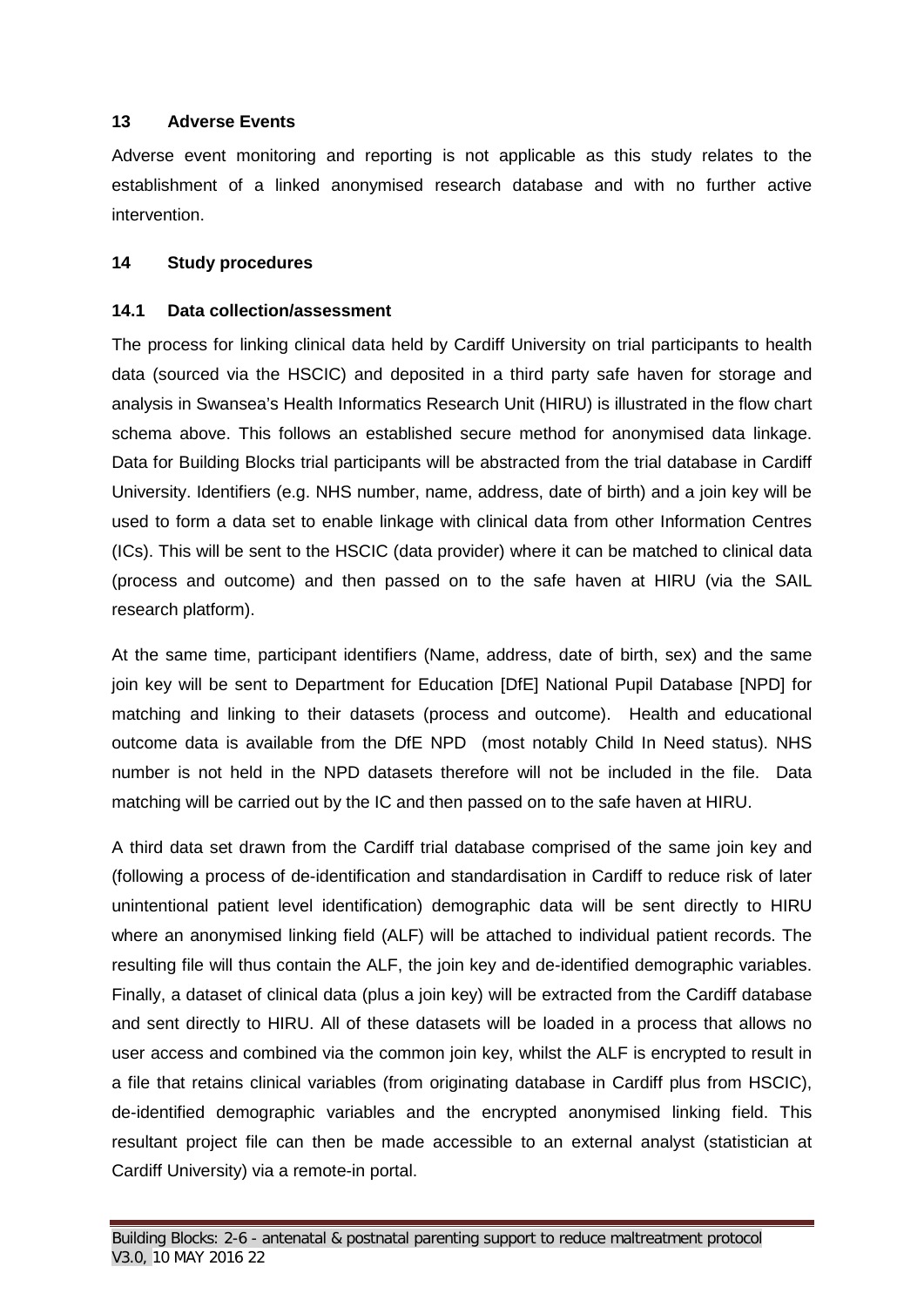Information on subsequent pregnancies will be sourced from both HES (HSCIC outlined above) and individual-level data from the abortions statistics department within the Department of Health (DoH). Identifiers (e.g. NHS number, name, address, date of birth) and a join key will be sent to the DoH (data provider) where it can be matched to clinical data (process and outcome) and then passed on to the safe haven at HIRU (via the SAIL research platform).

Maltreatment data may also be sourced from departments of social services. These sources may provide further detail on individual cases that may not be available from the routine returns provided to the DfE, and may provide an opportunity to further verify the data provided via DfE. Such activity would be subject to a planned amendment to this application, approval via the Association for Directors of Childrens Social Services and approvals from individual sites.

To facilitate and quality assure matching, we will use NHS number and the NHS tracing system, coordinated by the HSCIC, in addition to other viable identifiers. We will seek approval for access to ONS data on mortality to determine outcome status for individuals, a process that will be mediated via the HSCIC.

We will also use an NHS tracing system provided by NHS Shared Service Partnership or the HSCIC to update our records on the 110 participants whose birth outcome is currently unknown as well as their current status (mother and child are alive), prior to contacting them with the option to dissent.

#### <span id="page-22-0"></span>**14.2 Follow-up**

Baseline data and follow-up data from BB:0-2 will be included in the main analysis, so that the total follow-up period for each child will be just over six years. We plan to follow-up until age six for two reasons. First, we wish to capture any detection of abuse and neglect associated with starting school and the increased surveillance opportunities (for both intervention and control group children) (29). Second, we wish to include the period within which intervention and control groups in the US trials started to show a difference for maltreatment outcomes for the most vulnerable participants(14). Follow-up will be by data abstraction from health and education records conducted on two occasions.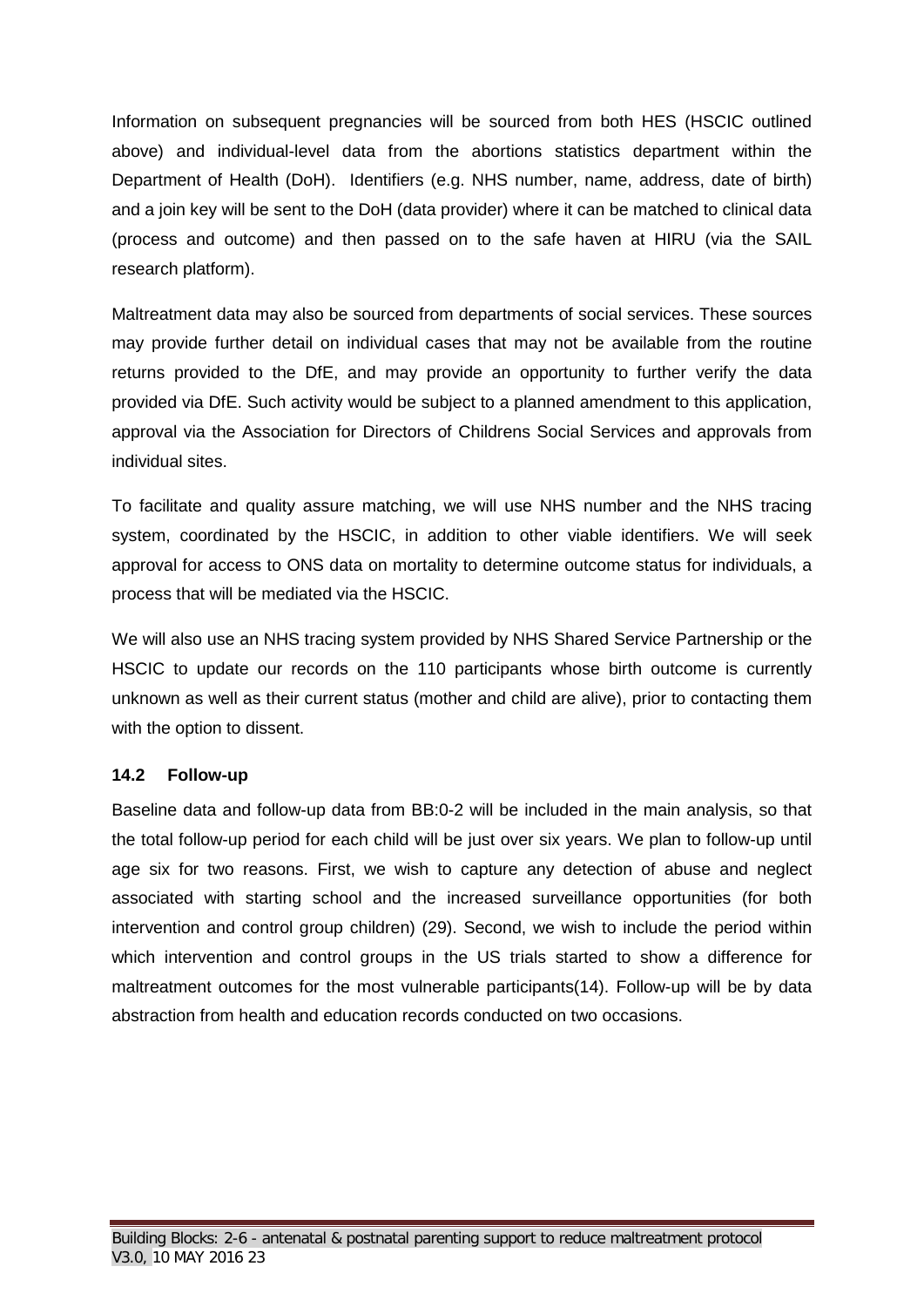#### <span id="page-23-0"></span>**15 Statistical considerations**

#### <span id="page-23-1"></span>**15.1 Randomisation**

Randomisation has already been conducted in the BB:0-2 trial. Recruitment to BB:0-2 used individual randomisation and stratification by study site, gestation, and preferred language of data collection.

# <span id="page-23-2"></span>**15.2 Sample size**

Primary outcome (Child in Need status): For Child in Need status, available UK data on rates are not specific to the age-range of interest, but the rate in the general population aged 5-9 years is 4.6% (average rate of study sites in BB:0-2). The rate would be expected to be greater in the specific study sample, and therefore we have assumed a rate of 8%. To detect a difference of 4% (4% vs 8%) would require 602 children in each arm (1204 in total) using 80% power and a two-sided 5% alpha level. A key secondary outcome is referral to Children's Social Care (CSC). Data from the FNP implementation evaluation (n=1177 women) shows an observed referral rate of children (in the period up to child's second birthday) of 8.2%. A sample of 1319 for analysis will provide 90% power at the two-sided 2.5% alpha level to detect a difference between the two groups of 6.3% (14.5% to 8.2%) in the proportion having a referral to CSC. This represents a conservative estimate as further referrals to CSC will be observed in the remaining four-year period.

BB:0-2 recruited 1645 women, with 1562 available for follow-up (i.e. excluding those subject to a mandatory withdrawal). Follow through medical records (assuming 10% loss in tracking & linkage) would result in 1405 participants.

#### <span id="page-23-3"></span>**16 Analysis**

# <span id="page-23-4"></span>**16.1 Main analysis**

Main analysis: Analyses will be conducted on an intention-to-treat basis and due emphasis placed on confidence intervals for the between-arm comparisons. Descriptive statistics of demographic and outcome measures will be used to ascertain any marked imbalance between the arms at 2 years. The primary comparative analysis on CIN status at any point between birth and 6 years will use logistic multilevel modelling to investigate differences between the groups. Modelling the impact of key subgroups and different intervention elements (e.g. gestational age at programme entry, dosage) on outcome will be undertaken by extending the primary models and testing for interaction effects. Comparisons will be presented as odds ratios, 95% confidence intervals and p-values. Multilevel modelling will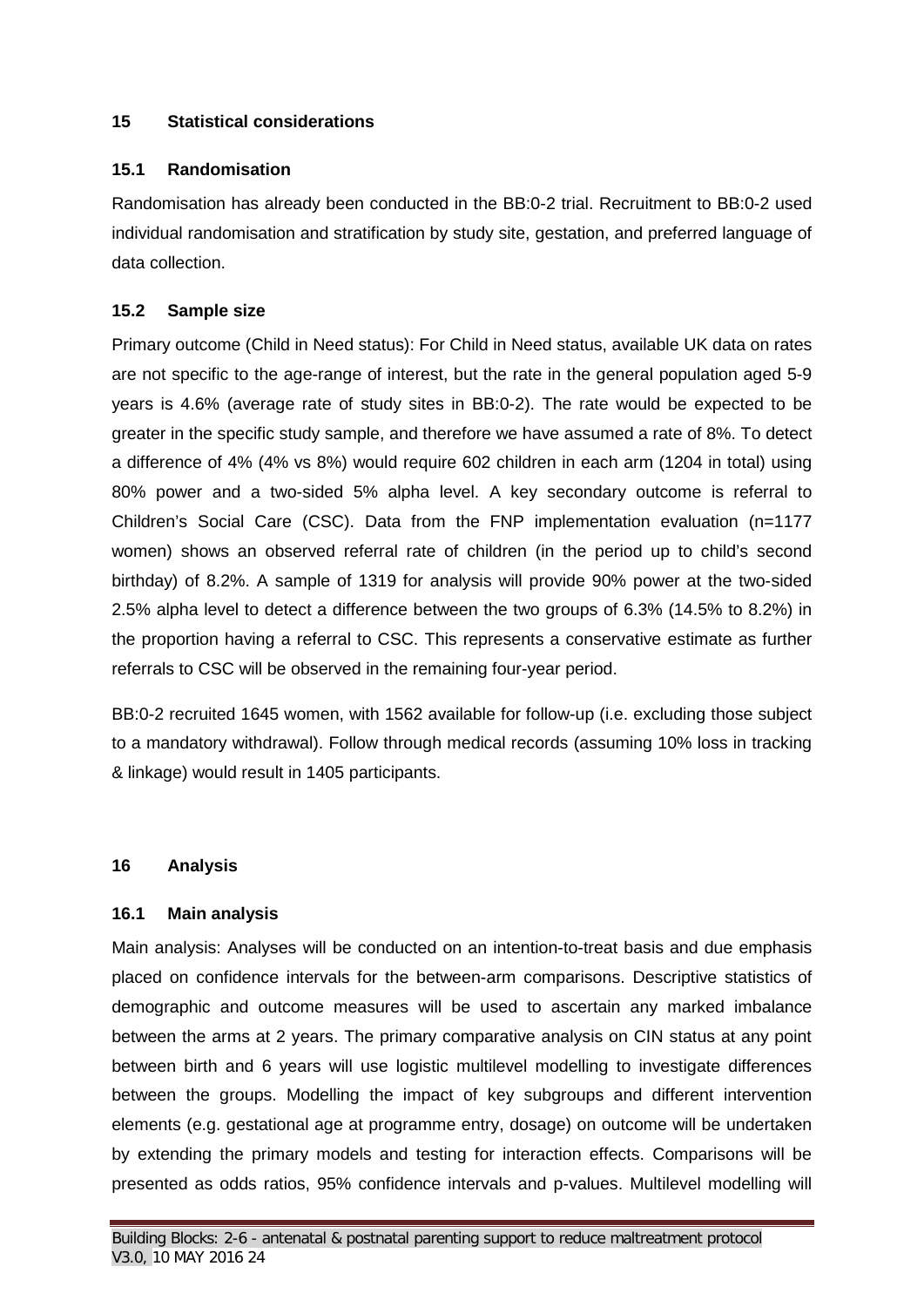allow for clustering of effect within a site and family nurse and where this indicates little impact of clustering on effect, results from the single level model will be presented.

Although the study will be powered to examine a 4% difference in CIN status, secondary analyses (using logistic multilevel regression modelling) will assess group differences in referral rates to CSC and maltreatment profile. Levels of concern will be examined by looking at extent of action taken (for example, category of abuse, subjected to a section 47 enquiry, subjected to a child protection plan etc). Child protection outcomes will also be examined by groups, as will the referral source and perpetrator.

Logistic multilevel modelling will also be used to analyse the associated outcomes (e.g. proportion of children with injuries and ingestions). Counts data such as the number of emergency attendances will be analysed using Poisson multilevel regression modelling.

State transition model using Markov chains will be used to assess the probabilities of moving from one stage marker (states) to another(31). A Markov chain is an iterative process where subjects are assumed to stay in one cycle for a certain time and then make a transition to another cycle. The Markov chain will contain the following states: referred to Social Services, initial assessment, Child identified as in need, outcome of CIN core assessment, section 47 enquiry, case conference, child protection plan, removed from home (e.g. Care / fostered / adopted). The transition probabilities (the probability of the various state-changes) in our model will be derived from our data and compared between groups.

The BB:0-2 sample is well characterised (in terms of demographic and clinical data recorded at baseline), and there are detailed records on programme fidelity. We will explore (i) how such variation in adherence to programme fidelity (e.g. dosage) is associated with outcome variation, (ii) how FNP impact varies by participant, practitioner and site characteristics (including individual and site level demographics), (iii) the role of potential moderators of programme effect (e.g. domestic violence). This will be explored by extensions to the primary models including predictive factors (main effects) and interaction terms.

Bias: Bias in the followed-up BB:0-2 sample will be quantified by examining group differences (participants and non-participants) in baseline variables such as age, deprivation, gestational age, and education. Surveillance bias in detection of maltreatment during the child's infancy and toddlerhood can be assessed by examining subsequent reporting(32). The duration between birth and the date of first referral to CSC will be calculated and group differences examined using Cox regression analysis to calculate hazard ratios for referral, together with 95% confidence intervals. Surveillance bias is most likely to occur during the intervention phase, although improved handover to other services at 2 years may lead to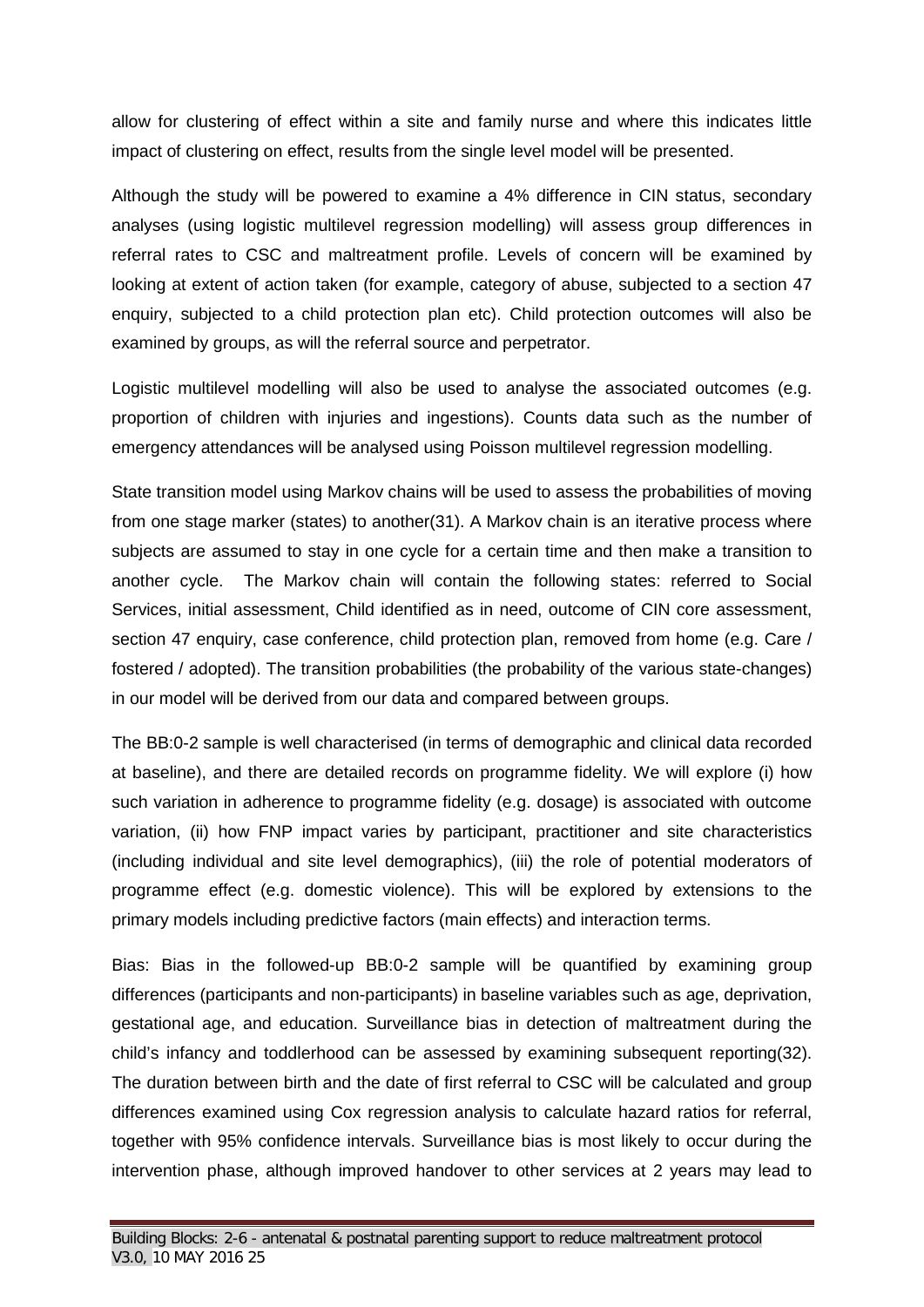higher identification in the following year. Severity of the referral will also be compared between the two groups (an approach used in US trials of NFP to explore surveillance bias).

# <span id="page-25-0"></span>**16.1.1 Sub-group & interim analysis**

Sub-group analysis is an investigation of whether any between-arm effects are different according to site or some characteristic measured at baseline. Variables to be used as a basis for sub-group analyses will be: Deprivation, adaptive functioning, NEET status and age. These variables will be prioritised as a priori sub-group analyses. Other variables included for examination as exploratory analyses will be self-efficacy, subjective social status, social support. These data will be sourced from the original trial dataset. The role domestic violence as a mediator will be explored in analysis. No interim analysis is planned.

# <span id="page-25-1"></span>**16.2 Qualitative analysis**

N/A

# <span id="page-25-2"></span>**16.3 Cost effectiveness analysis**

Economic evaluation: will consider costs and consequences of the FNP over the full followup period (BB:0-2 & BB:2-6). The current BB:0-2 study includes 1) a within trial cost utility analysis assessing NHS costs against quality adjusted life years (QALY) , 2) a within trial cost consequences analysis relating all costs (including those to the social care, education and criminal justice sectors as well as health) against the full range of effects and 3) long term modelling (lifetime of child) of costs and effects using data linking short term outcomes and long term costs and effects gleaned from a systematic review supplemented with expert views and collected from a variety of sources.

The absence of longer term data on Health Related Quality of Life means that it will not be possible to estimate longer term QALYs and hence extend the within trial cost utility analysis. However, the within trial cost consequences analysis will be extended from 0-2 to 0-6 years through collection of resource use data from medical and education records (including from the latter data related to social care usage). This will also improve the validity of the BB: 0-2-lifetime model by replacing predicted resource use values with actual data for years 3 – 6. Moreover, the nature of the data collected during the extended period will allow the long-term model to include additional predictors and hence produce more robust longterm estimates of costs and effects.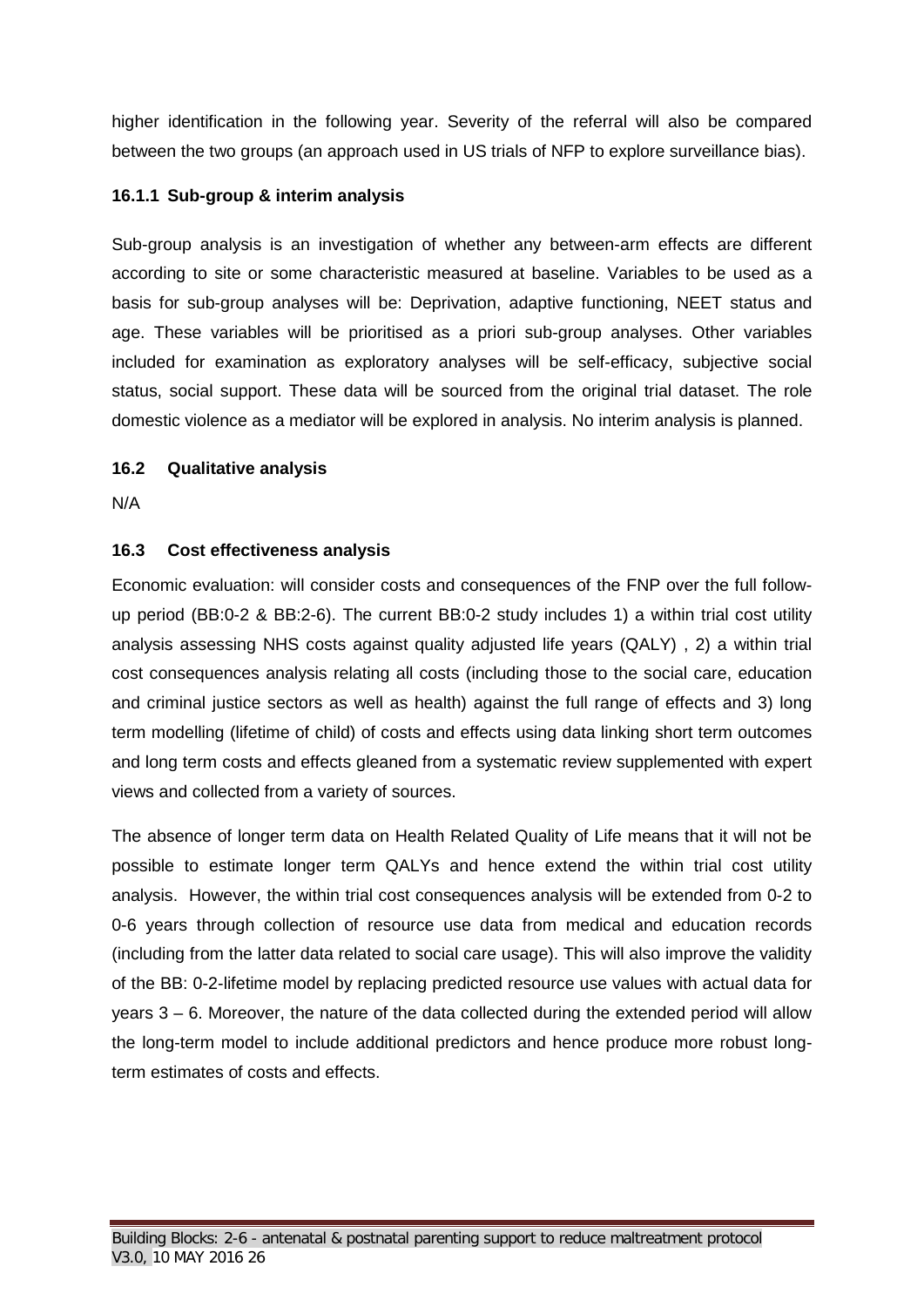#### <span id="page-26-0"></span>**16.4 Data storage & retention**

Outcome data is being abstracted from medical records, in particular to monitor health resource utilisation, and health of mother and child. All data will be anonymised when extracted and linked via ID codes.

All data will be kept for 15 years in line with Cardiff University's Research Governance Framework Regulations for clinical research. This data will be stored confidentially on password protected servers maintained under formally contracted arrangements at Swansea University's Health Informatics Research Unit (via the SAIL research platform). Data provided by external organisations (HSCIC, DoH, DfE) will be managed in accordance with their requirements for data usage.

#### <span id="page-26-1"></span>**17 Trial/study closure**

The end of the trial will be considered as the date on which data has been extracted for the last participant on their  $6<sup>th</sup>$  birthday.

#### <span id="page-26-2"></span>**18 Regulatory issues**

#### <span id="page-26-3"></span>**18.1 Ethical and research governance approval**

The study will be conducted in accordance with the recommendations for physicians involved in research on human participants adopted by the 18<sup>th</sup> World Medical Assembly, Helsinki 1964 and later revisions (most recently October 2013).

Participants are currently enrolled in BB:0-2 and have provided consent for follow-up until their first child is aged 2. We will seek approval to use data legally held by the research team to enable linkage to health and social care data in existing records to form a linked anonymous research database. This would require section 251 approval from the Health Research Authority's Confidentiality Advisory Group (CAG). The CAG is the independent statutory body established to monitor information governance in health and adult social care. The CAG reviews and advises the Secretary of State upon requests to access confidential patient data under section 251 of the NHS Act 2006 (which allows identifiable patient information to be used without consent in specific circumstances). Approval for nonconsented access to medical records is required in order to obtain an unbiased estimate of the long-term effect of FNP on objective and associated maltreatment. The rationale for this is: i) participants have previously agreed to long-term follow-up in the trial, ii) there is no on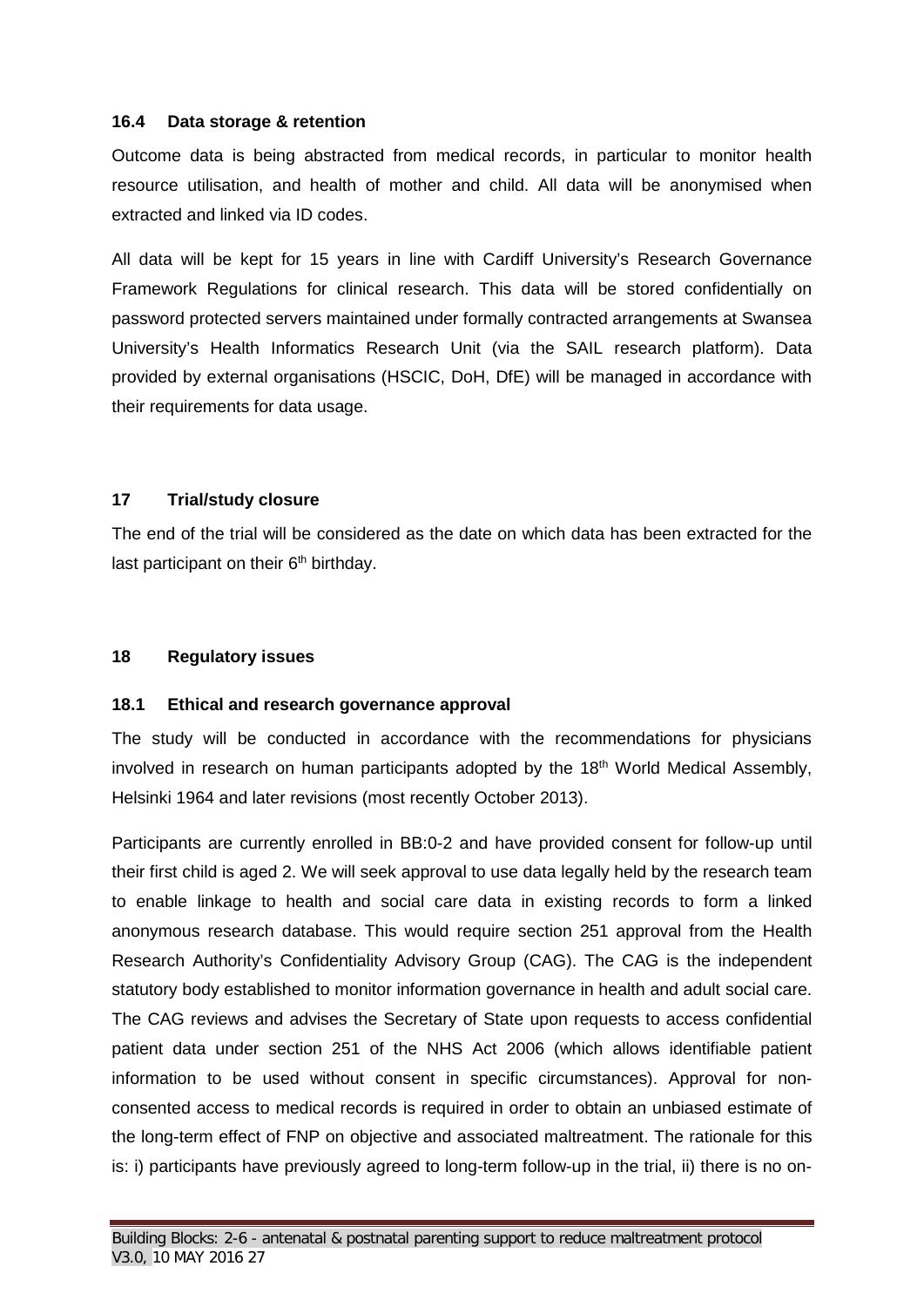going intervention to which the women or their children will be subject, iii) the child protection focus of the study and the consequent sensitivity in asking directly for consent, iv) the mobility and relative difficulty in on-going direct access to this sample, v) the consequent introduction of non-ascertainment bias on sample representativeness, vi) the cost and logistical requirements of securing high levels of additional consent. Establishing the linked anonymous research database in HIRU (Swansea University) minimises the risk of individuals being identified in the analysis of linked data sets. For data to be sourced via the DfE, the Data Management Advisory Panel (DMAP) in the Department's Education Data Division (EDD) is responsible for reviewing and approving access request to the NPD.

Under regulation 5(e) of the Abortion Regulations 1991, patient level data may be released in a controlled manner "for the purposes of bona fide scientific research", subject to the Chief Medical Officer's (CMO) agreement and the receipt of a completed and signed confidentiality agreement. A data request will be submitted to the Department of Health (DoH) and a letter written to the CMO requesting patient-level data for the purpose of this project. The letter will detail how the data will be linked, how it will be kept secure and how it will be used in the statistical analysis. Ethical approval and s251 support letter allowing the access and linkage will also be evidenced.

Additional local procedures (e.g. named access control) adapting existing standard operating procedures (SOPs) in Cardiff will enforce this and follow guidance from colleagues at the Health Informatics Research Unit, Swansea who have innovated in this area(33). We will model the data management pathway in line with the requirements of NIGB, including review and reporting arrangements, to construct project specific SOPs to preserve patient confidentiality and minimise potential breaches.

<span id="page-27-0"></span>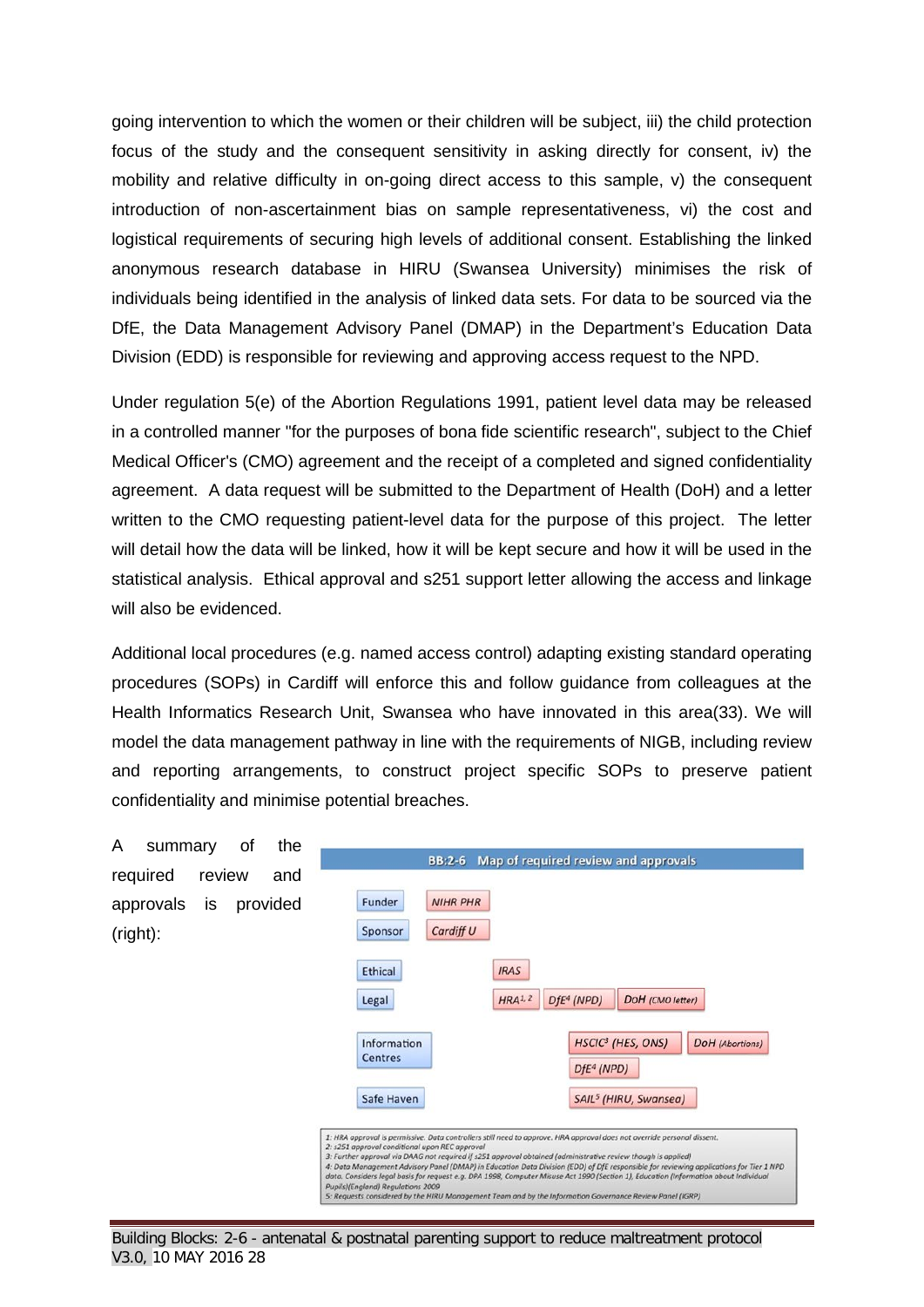# **Consent**

Participants previously consented to enter into the BB:0-2 trial and have their data follow-up for two years. In order to obtain an unbiased estimate of the long-term effect of FNP on objective and associated maltreatment outcomes we will apply to the HRA CAG for approval to link datasets using patient identifiable data to produce an anonymised research database. Individuals expressing their dissent to the linkage will not be included in the research database. We have discussed the issue of dissent and fair processing with the HRA and we plan to write to participants and inform them of our intention to conduct follow-on research which will make use of their anonymised routine collected data. The wording of this correspondence will be agreed with a young peoples research advisory group to ensure that this intention to conduct follow-on research is communicated in a sensitive manner. The letter will include contact details should participants have concern or wish to dissent from the use of their data for research purposes. We will also supply a URL to a webpage containing more details of the planned follow-on study.

Within this population, there are 110 individuals whose birth outcome and current status is currently unknown. Contacting individuals who are not eligible for follow up (mothers whose pregnancy did not result in a child, if the child was subsequently adopted, has died or the mother has died) could result in considerable distress. Therefore, we will need to trace these individuals to confirm their birth outcome and current status to confirm eligibility for this study. We propose doing this prior to contacting these 110 individuals as well as amending the current letter to acknowledge that they did not complete the whole trial.

See [Appendix I](#page-34-0) and [II](#page-35-0) for the flow chart that describes eligibility for this study and the process in which personal identifiers will be used.

# <span id="page-28-0"></span>**18.2 Confidentiality**

All data will be anonymised when extracted and linked via ID codes. The Chief Investigator and the research team will preserve the confidentiality of participants in accordance with the Data Protection Act 1998.

# <span id="page-28-1"></span>**18.3 Indemnity**

Cardiff University will provide indemnity and compensation in the event of a claim by, or on behalf of participants, for negligent harm as a result of the study design and/or in respect of the protocol authors/research team. Cardiff University does not provide compensation for non-negligent harm.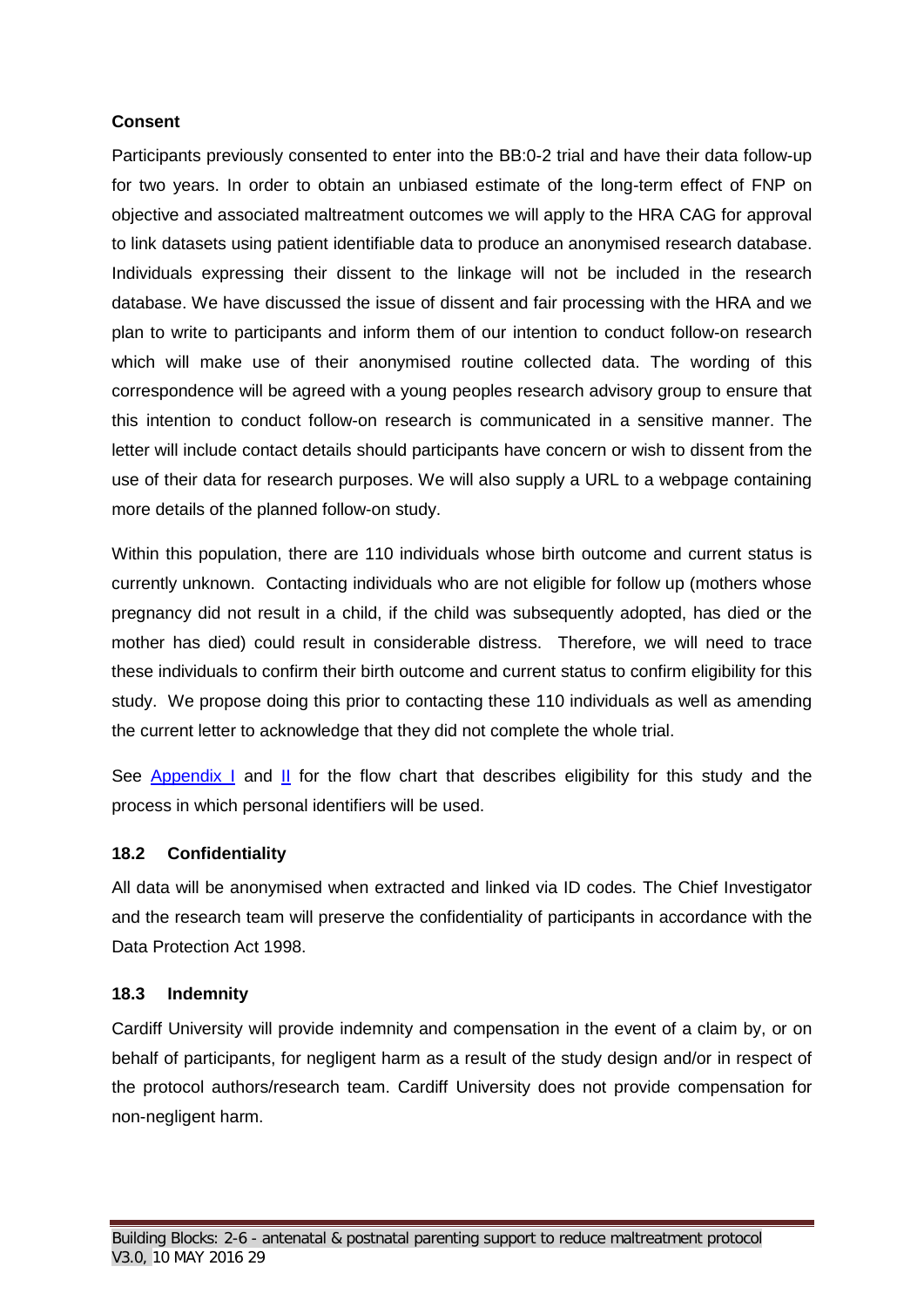# <span id="page-29-0"></span>**18.4 Study sponsorship**

Cardiff University will act as sponsor for study. Delegated responsibilities will be assigned to the other HEIs participating as collaborators in this study.

# <span id="page-29-1"></span>**18.5 Funding**

The funder for this study is the NIHR Public Health Research (NIHR PHR) programme.

# <span id="page-29-2"></span>**18.6 Audits & inspections**

The study is subject to inspection by the NIHR-PHR as the funding organisation. The study may also be participant to inspection and audit by SEWTU, by Cardiff University under their remit as sponsor and by organisations who may act as data providers under the terms of the relevant governance approvals.

# <span id="page-29-3"></span>**19 Study/trial management**

A study management group formed of the investigators and employed researchers will be responsible for the day-to-day running of the study. Whilst meeting frequency will vary over the course of the study according to the phase, meetings will be no less than every three months. Meeting agendas will also reflect the contemporary study requirements. The management group will follow standard SEWTU operating procedures. A project team comprised of the Chief Investigator and contract research staff will meet weekly.

# <span id="page-29-4"></span>**20 Data monitoring & quality assurance**

A data management plan will incorporate and document quality assurance procedures required at each applicable stage of data linkage and management.

# <span id="page-29-5"></span>**20.1 SSC (Study Steering Committee)**

A Study Steering Committee will oversee the study and comprise an independent Chair and provide reports to the study Sponsor. The SSC will be constituted and be managed in line with SEWTU standard operating procedures, and its members will be required to sign up to the remit and conditions as set out in the SSC Charter.

# <span id="page-29-6"></span>**20.2 DMC (Data Monitoring Committee)**

Not applicable.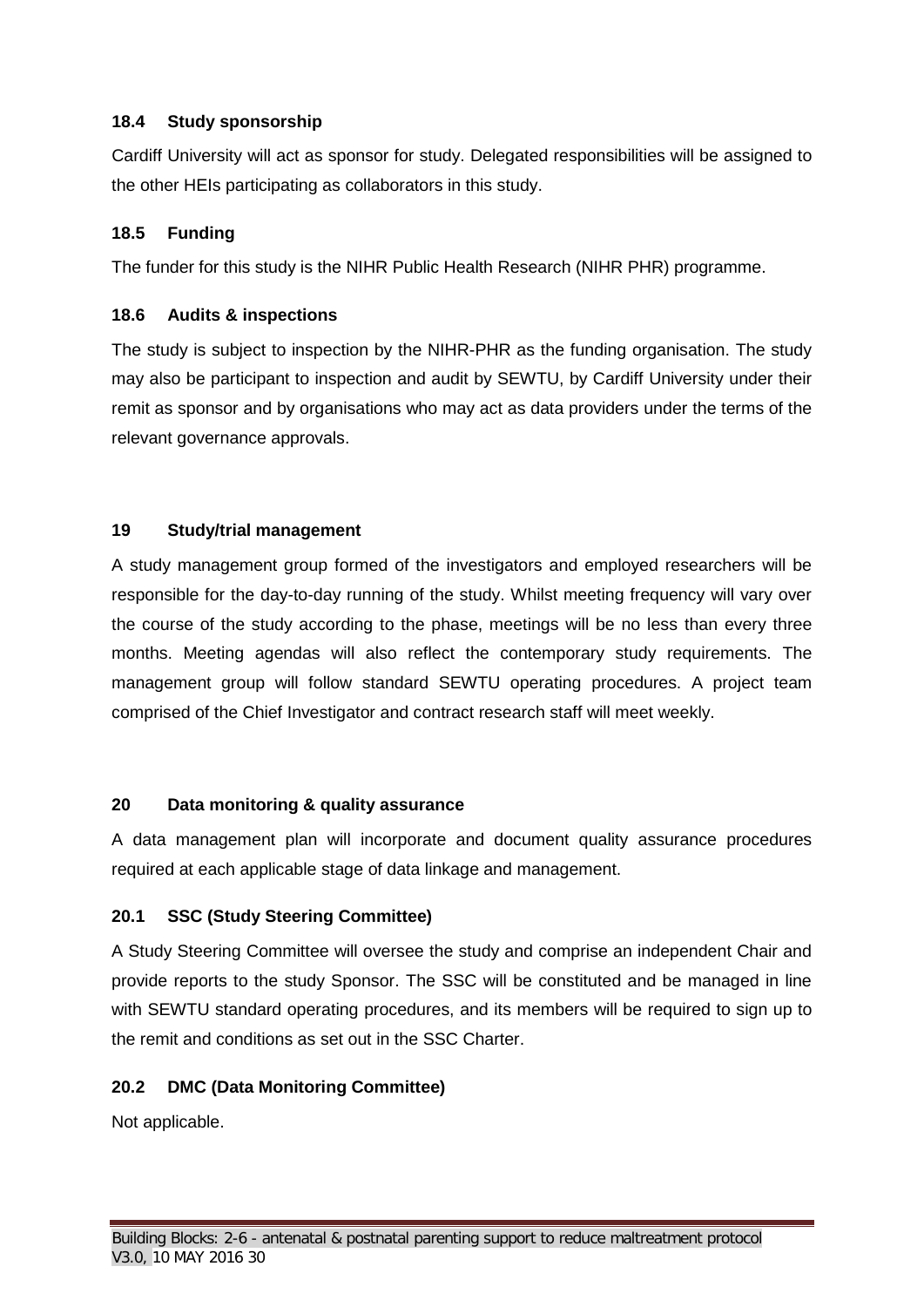# <span id="page-30-0"></span>**21 Publication policy**

All publications and presentations relating to the study will be authorised by the Study Management Group. A study publication plan will be drafted and maintained in line with standard procedures.

#### <span id="page-30-1"></span>**22 Milestones**

<span id="page-30-2"></span>

| <b>Period</b> | <b>Milestone</b>                            | <b>Start date</b> | <b>End date</b> |
|---------------|---------------------------------------------|-------------------|-----------------|
| Pre-funding   | Participants exit BB trial at 24 months     | Nov 2011          | Mar 2013        |
| Funded        | Develop full protocol                       | Oct 2013          | Dec 2013        |
|               | Submit NHS REC, HRA application             | Jan 2014          | Jan 2014        |
|               | Submit applications to HSCIC HES, NPD, SAIL | Feb 2014          | Mar 2014        |
|               | Develop clinical database system            | May 2014          | <b>Jul 2014</b> |
|               | Retrieve wave 1 data (HES, NPD)             | Oct 2014          | Oct 2014        |
|               | Pilot analysis                              | Oct 2014          | May 2015        |
|               | Retrieve wave 2 data (HES, NPD)             | Oct 2017          | Oct 2017        |
|               | Final analysis (HES, NPD)                   | Oct 2017          | Mar 2018        |
|               | Prepare final study report                  | Jan 2018          | May 2018        |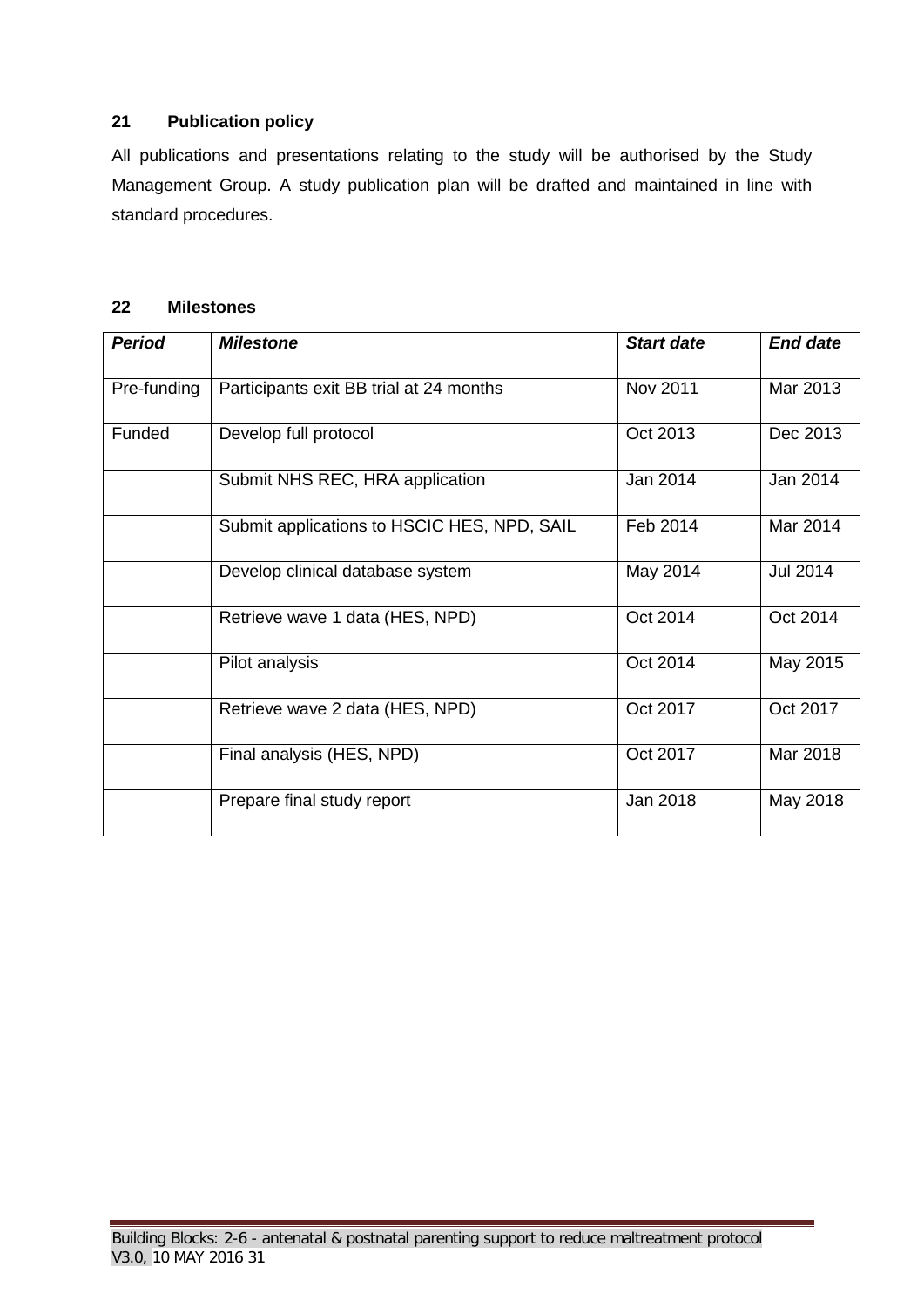#### **23 References**

1. Leeb RT, Paulozzi LJ, Melanson C, Simon TR, Arias I. Child maltreatment surveillance: uniform definitions for public health and recommended data elements. Altanta, Georgia: 2008 Contract No.: Version 1.

2. Department for Children Schools and Families. Working together to safeguard children: A guide to inter-agency working to safeguard and promote the welfare of children. 2010.

3. Department for Education. Children in Need in England, including their characteristics and further information on children who were subject of a child protection plan (Children in Need Census - Final) year ending 31 March 2010. London: Department for Education, 2010 Contract No.: OSR28/2010.

4. MacMillan HL, Munn C. The sequelae of child maltreatment. Current Opinions in Psychiatry. 2001;14(4):325-31.

5. Moffitt TE. Teen-aged mothers in contemporary Britain. Journal of child Psychology and Psychiatry. 2002;43(6).

6. Botting B, Rosato M, Wood R. Teenage mothers and the health of their children. Population Trends. 1998;93.

7. Gonzalez A, MacMillan HL. Preventing child maltreatment: an evidence-based update. Journal of Postgraduate Medicine. 2008;54:280-6.

8. Stier DM, Leventhal JM, Berg AT, Johnson L, Mezger J. Are children born to young mothers at increased risk of maltreatment? Pediatrics. 1993;91:642-7.

9. MacMillan HL, MacMillan JH, Offord DR, Griffith L, MacMillan A. Primary prevention of Child Physical Abuse and Neglect: A Critical Review. Part I. Journal of Child Psychology and Psychiatry. 1994;35(5):835-56.

10. Olds DL, Hill PL, O'Brien R, Racine D, Moritz P. Taking preventive intervention to scale: The nurse-family partnership. Cognitive and Behavioral Practice. 2003;10(4):278-90.

11. MacMillan HL, Wathen CN, Barlow J, Fergusson DM, Leventhal JM, Taussig HN. Interventions to prevent child maltreatment and associated impairment. The Lancet. 2009;373:250-66.

12. Olds DL, Henderson CRJ, Chamberlin R, Tatelbaum R. Preventing Child Abuse and Neglect: A Randomized Trial of Nurse Home Visitation. Pediatrics. 1986;78(1).

13. Olds D, Henderson CRJ, Kitzman H, Cole R. Effects of Prenatal and Infancy Nurse Home Visitation on Surveillance of Child Maltreatment. Pediatrics. 1995;95(3).

14. Olds DL, Eckenrode J, Henderson CR, Kitzman H, Powers J, Cole R, et al. Longterm effects of home visitation on maternal life course and child abuse and neglect - Fifteen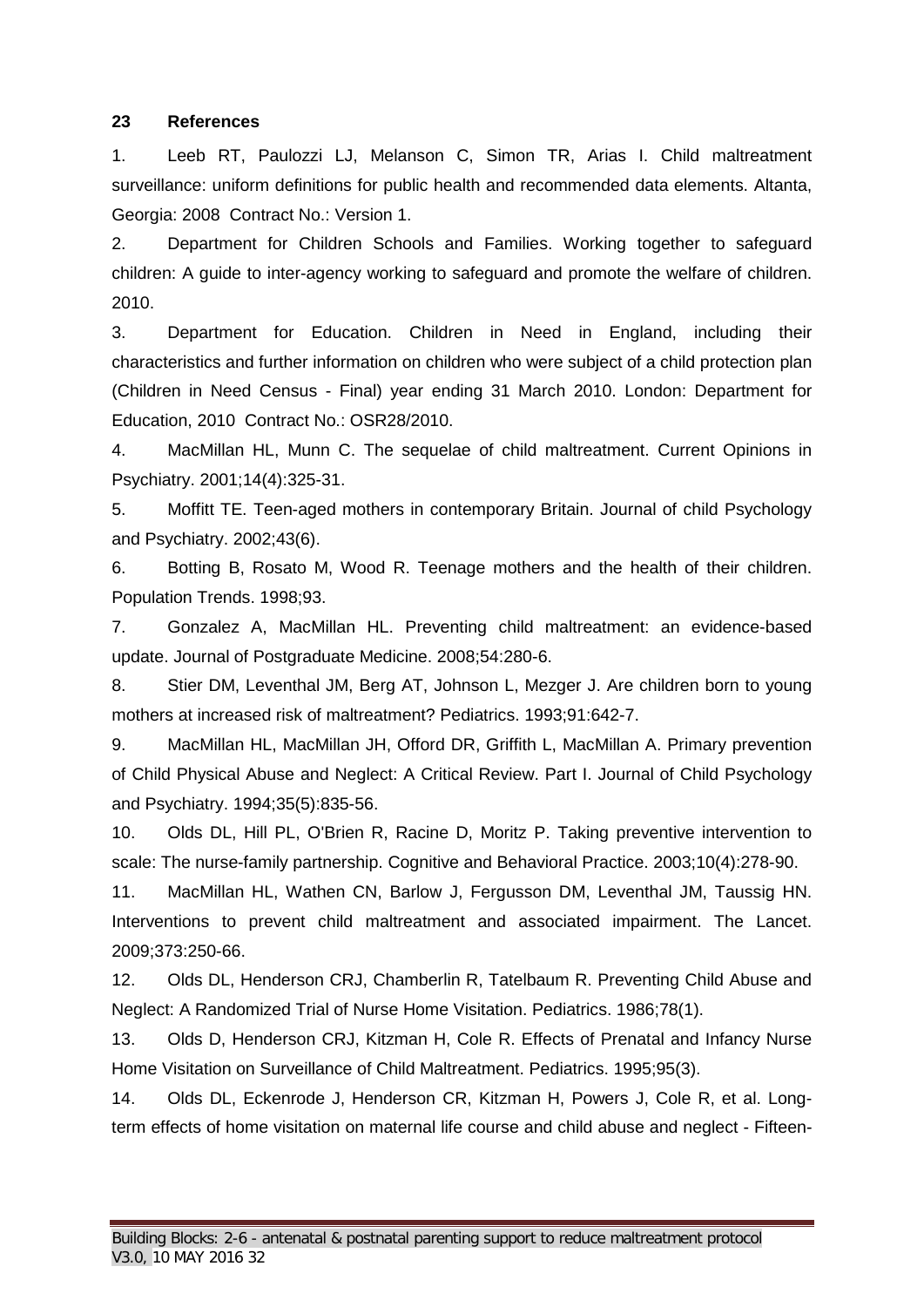year follow-up of a randomized trial. Jama-Journal of the American Medical Association. 1997;278(8):637-43.

15. Barnes J. Nurse-Family Partnership Implementation Evaluation. [cited 2011]; Available from: [http://www.iscfsi.bbk.ac.uk/projects/nurse-family-partnership-implementation](http://www.iscfsi.bbk.ac.uk/projects/nurse-family-partnership-implementation-evaluation)[evaluation.](http://www.iscfsi.bbk.ac.uk/projects/nurse-family-partnership-implementation-evaluation)

16. Robling M. Evaluating the Family Nurse Partnership in England: a randomised controlled trial. ISRCTN entry for Building Blocks Trial]. Available from: [http://www.controlled-trials.com/ISRCTN23019866.](http://www.controlled-trials.com/ISRCTN23019866)

17. Social Exclusion Task Force. Reaching Out: Think Family Analysis and themes from the Families At Risk Review. In: Office C, editor. 2007.

18. Bowlby J. Attachment and Loss1982.

19. Bronfenbrenner U. The ecology of human development: experiments by nature and design: Harvard University Press; 1979.

20. Bandura A. Self-efficacy: Toward a Unifying Theory of Behavioural Change. Psychological Review. 1977;84(2).

21. Olds DL, Henderson CRJ, Kitzman H. Does Prenatal and Infancy Home Visitation Have Enduring Effects on Qualities of Parental Caregiving and Child Health at 25 to 50 Months of Life? Pediatrics. 1994;93(1).

22. Kitzman H, Olds DL, Henderson CR, Hanks C, Cole R, Tatelbaum R, et al. Effect of prenatal and infancy home visitation by nurses on pregnancy outcomes, childhood injuries, and repeated childbearing trial - A randomized controlled trial. Jama-Journal of the American Medical Association. 1997;278(8):644-52.

23. Olds DL, Robinson J, O'Brien R, Luckey DW, Pettitt LM, Henderson CR, et al. Home visiting by paraprofessionals and by nurses: A randomized, controlled trial. Pediatrics. 2002;110(3):486-96.

24. Lyons RA, Jones KH, John G, Brooks CJ, Verplancke J-P, Ford D, et al. The SAIL databank: linking multiple health and social care datasets. BMC Medical Informatics and Decision Making. 2009;9:3.

25. Barlow J, Johnston I, Kendrick D, Polnay L, Stewart-Brown S. Individual and groupbased parenting programmes for the treatment of physcal child abuse and neglect. Cochrane Database of Systematic Reviews. 2006;Issue 3(Art. No.: CD005463).

26. Skowron E, Reinemann DHS. Effectiveness of psychological interventions for child maltreatment: a meta-analysis. Psychotherapy: Theory, Research, Practice, Training. 2005;42(1):52-71.

27. MacLeod J, Nelson G. Programs for the promotion of family wellness and the prevention of child maltreatment: a meta-analytic review. Child Abuse & Neglect. 2000;24(9):1127-49.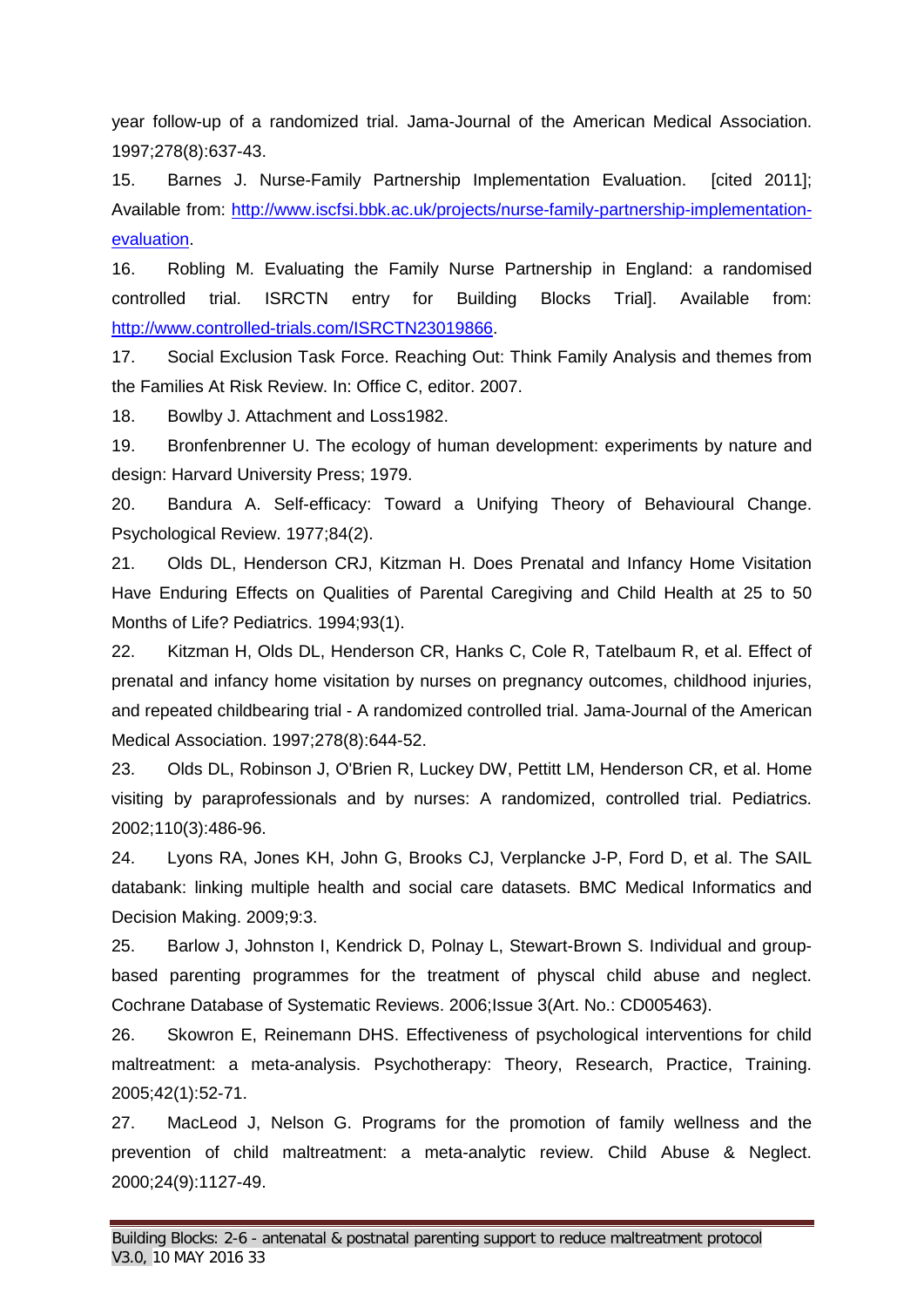28. González-Izquierdo A, Woodman J, Copley L, van der Meulen J, Brandon M, Hodes D, et al. Variation in recordings of child maltreatment in adminstrative records of hospital admissions for injury in England, 1997-2009. Archives of Disease in Childhood. 2010;95:918-25.

29. Gilbert R, Kemp A, Thoburn J, Sidebotham P, Radford L, Glaser D, et al. Child Maltreatment 2: Recognising and responding to child maltreatment. The Lancet. 2009;373:167-80.

30. Hegarty K. Composite Abuse Scale Manual. Melbourne: Department of General Practice, University of Melbourne, 2007.

31. Meyn SP, Tweedie RL. Markov Chains and Stochastic Stability. Second Edition ed. Cambridge: Cambridge University Press; 2008.

32. Chaffin M, Bard D. Impact of intervention surveillance bias on analyses of child welfare report outcomes. Child maltreatment. 2006;11(4):301-12.

33. Ford D, Jones KH, Verplancke J-P, Lyons RA, John G, Brown G, et al. The SAIL Databank: building a national architecture for e-health research and evaluation. BMC Health Services Research. 2009;9:157.

34. The Association of Directors of Children's Services Ltd. [cited 2011]; ADCS website]. Available from:<http://www.adcs.org.uk/research/research-guidelines.html>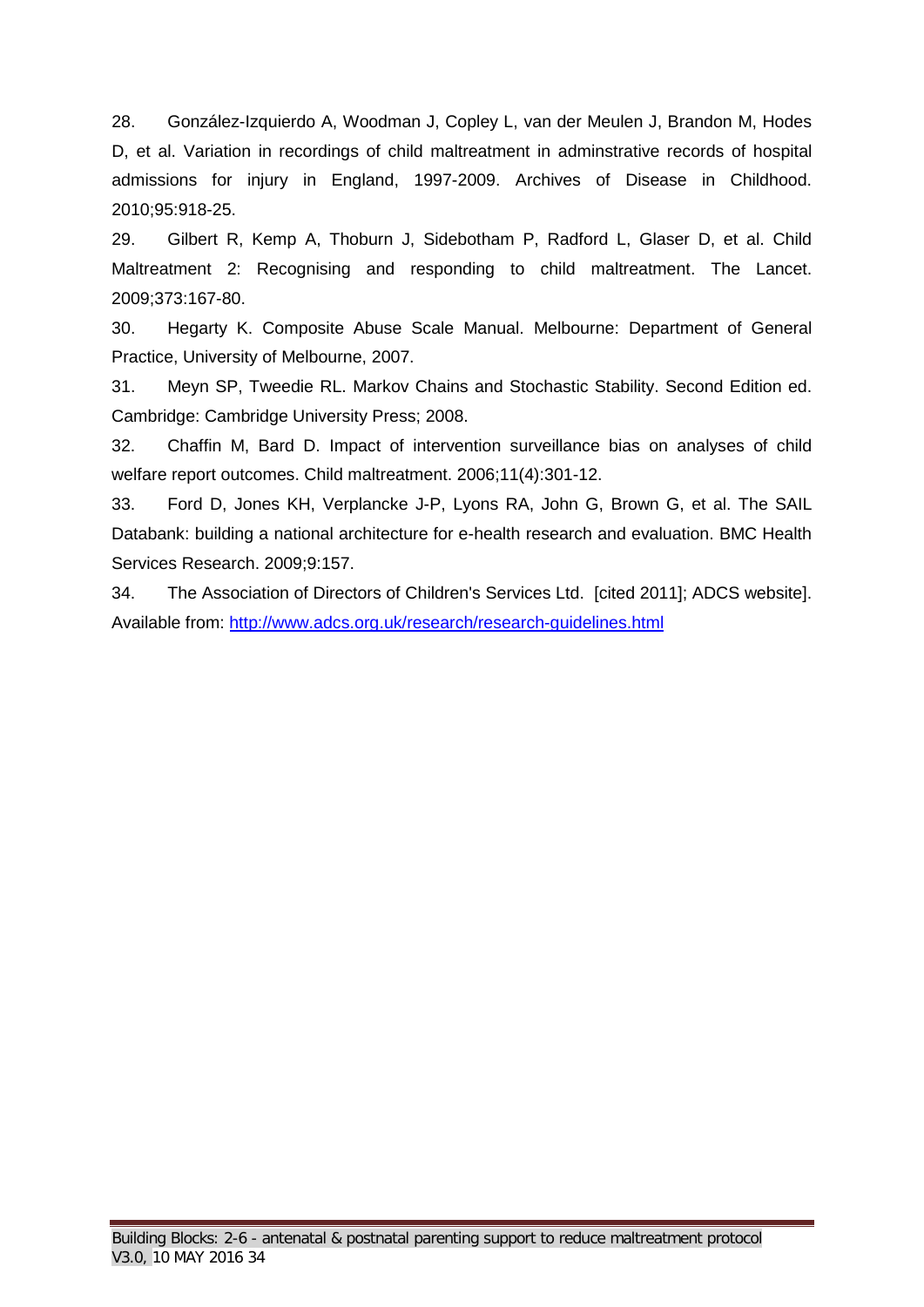#### **24 Appendices – Appendix I**

<span id="page-34-0"></span>